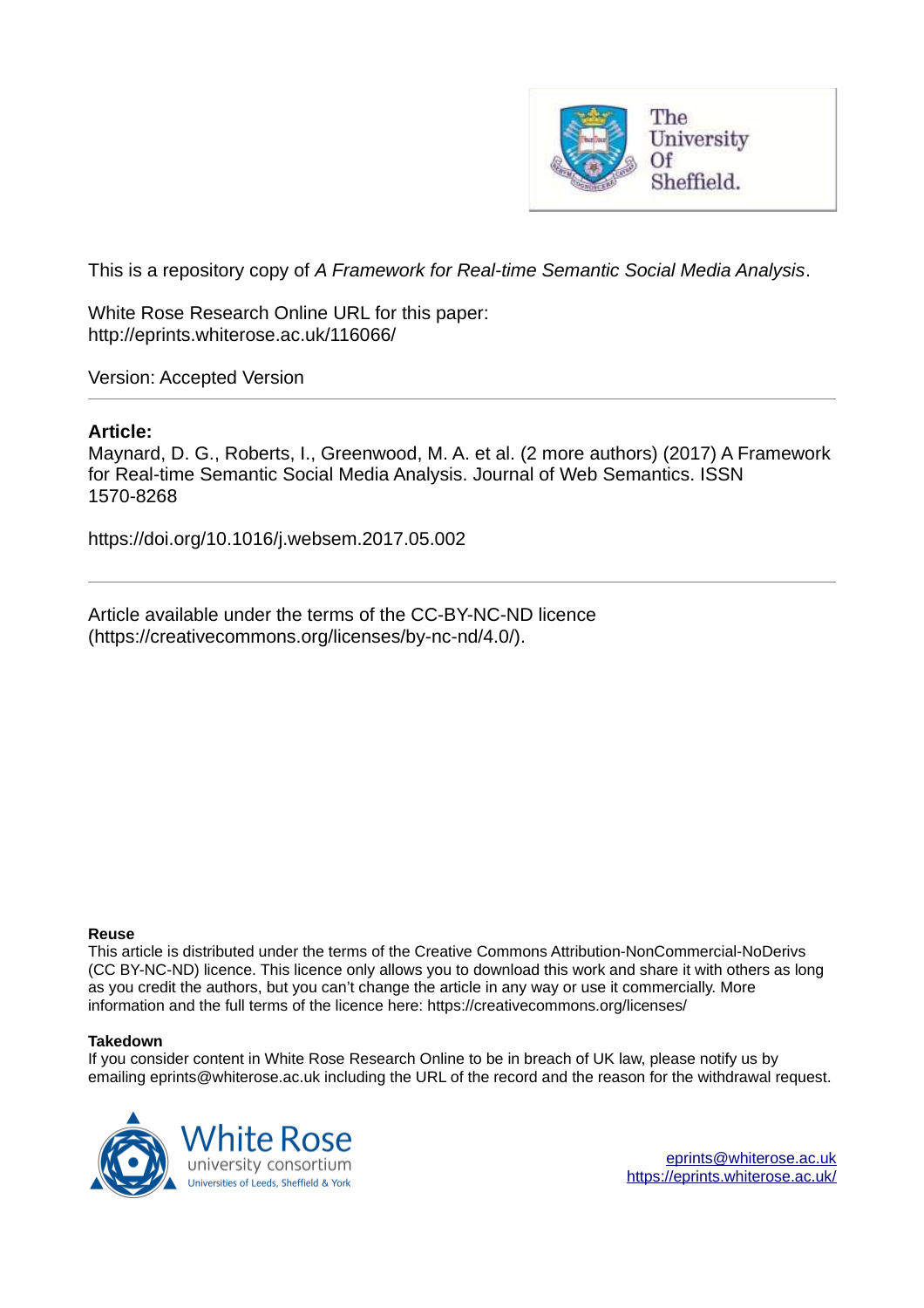# A Framework for Real-time Semantic Social Media Analysis

Diana Maynard, Ian Roberts, Mark A. Greenwood, Dominic Rout, Kalina Bontcheva

*University of She*ffi*eld Department of Computer Science Regent Court, 211 Portobello S1 4DP, She*ffi*eld, UK d.maynard@she*ffi*eld.ac.uk*

### Abstract

This paper presents a framework for collecting and analysing large volume social media content. The real-time analytics framework comprises semantic annotation, Linked Open Data, semantic search, and dynamic result aggregation components. In addition, exploratory search and sense-making are supported through information visualisation interfaces, such as co-occurrence matrices, term clouds, treemaps, and choropleths. There is also an interactive semantic search interface (Prospector), where users can save, refine, and analyse the results of semantic search queries over time. Practical use of the framework is exemplified through three case studies: a general scenario analysing tweets from UK politicians and the public's response to them in the run up to the 2015 UK general election, an investigation of attitudes towards climate change expressed by these politicians and the public, via their engagement with environmental topics, and an analysis of public tweets leading up to the UK's referendum on leaving the EU (Brexit) in 2016. The paper also presents a brief evaluation and discussion of some of the key text analysis components, which are specifically adapted to the domain and task, and demonstrate scalability and efficiency of our toolkit in the case studies.

*Keywords:* Natural Language Processing, semantic search, social media analysis, Linked Open Data, semantic annotation, sentiment analysis

#### 1. Introduction

Social media is the largest collection of information about society that we have ever had, providing an incredibly rich source of behavioural evidence. However, understanding and using it in a meaningful way is often still a major problem. Gleaning the right information can be tricky because analytics tools either do not provide the right kinds of interpretation, or are simply not accurate, aggregated, enriched or easily interpretable.<sup>[1](#page-0-0)</sup> In the recent 2015 UK elections, for example, numerous analytics tools attempted to understand the attitudes of the public towards the various parties and to predict the outcome of the election, but mostly with quite poor results as they did not take into account many subtle nuances. There are many reasons for this, which are not appropriate to discuss here, but one reason is that investigating people's values, and their opinions on

specific topics such as the economy, rather than their opinions on particular parties as a whole, seems to give better insight.<sup>[2](#page-0-1)</sup> Furthermore, simple sentiment analysis tools that look at people's opinions [\[1\]](#page-16-0) often do not deal well with nuances such as sarcasm, nor the fact that people tend to express their sentiment about very specific events rather than about a party overall, which may have subtle differences. We therefore need much more sophisticated forms of analysis in order to understand properly what people are saying.

Social media content is dynamic, reflecting the societal and sentimental fluctuations of the authors. User activities on social networking sites are often triggered by popular or specific events and related entities (e.g. sports events, celebrations, crises, news articles) and topics (e.g. global warming, terrorism or immigration).

The unique nature of social media data is precisely what makes it also so challenging [\[2\]](#page-16-1). It is fast-growing,

<span id="page-1-0"></span><sup>1</sup>[http://simplymeasured.com/blog/2015/03/09/](http://simplymeasured.com/blog/2015/03/09/5-problems-with-how-marketers-use-social-analytics/) [5-problems-with-how-marketers-use-social-analytics/](http://simplymeasured.com/blog/2015/03/09/5-problems-with-how-marketers-use-social-analytics/)

<sup>2</sup>http://www.theguardian.com/politics/2015/may/14/why-did-theelection-pollsters-get-it-so-wrong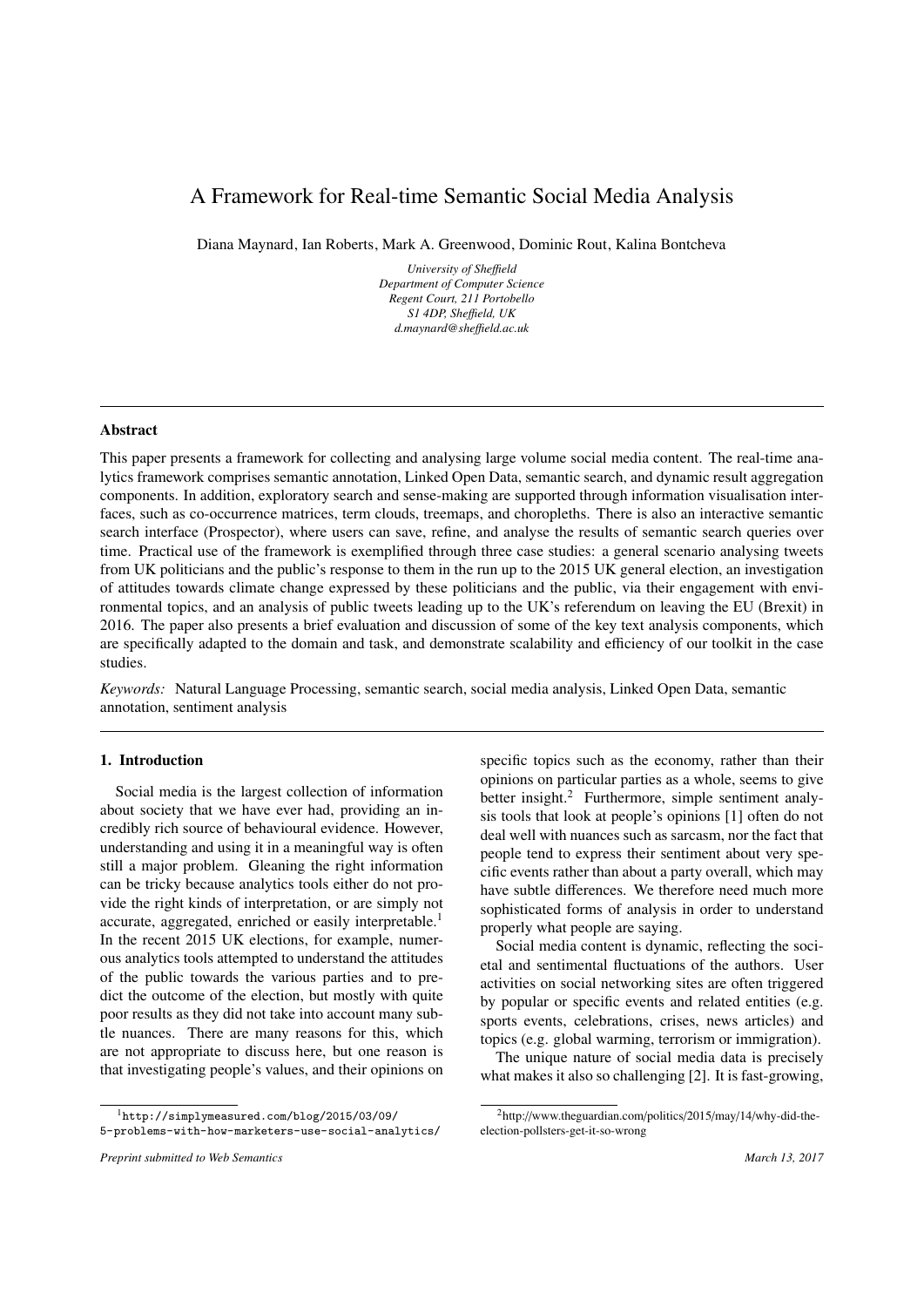highly dynamic and high volume, reflecting both the ever-changing language used in today's society, and current societal views. Because Twitter, in particular, is fundamentally a reactive medium (most tweets are responses to recently occurring personal or public events), standard opinion mining tools often do not work well because opinions tend to be event-driven rather than topic-driven. By this we mean that people tend not to express generic sentiment on Twitter about topics such as climate change, immigration or upcoming elections, but rather, they express very specific sentiment about a recent or future event (a news headline or newspaper article, a quote from a politician, a job interview, the death of a celebrity, what they had for breakfast, etc.). Best results will thus be obtained for such analytic tools when they are focused on some very specific events and have clear opinion targets. For example, positive responses to a speech expressing a sceptical view of the EU are likely to be demonstrating evidence of negative sentiment towards the EU [\[3\]](#page-16-2). Similarly, a tweet "Great post about Scotland!" does not imply any positive sentiment towards Scotland, only towards the post, which might have been positive or negative (or even neutral) about Scotland.

<span id="page-2-0"></span>A comparison of social media monitoring tools con-ducted in October 2014 by Ideya Ltd<sup>[3](#page-1-0)</sup> shows that there are at least 245 tools for social media monitoring available, of which 197 are paid, with the remainder free or using a freemium model. Most of the free tools, at least, do not allow the in-depth and customisable analysis ideally required. Published research has principally concentrated on number-crunching exercises based on topic and entity identification by hashtag, simple keyword or easily available Twitter metadata such as author name, language, number of retweets and so on  $[2, 4, 5, 6, 7]$  $[2, 4, 5, 6, 7]$  $[2, 4, 5, 6, 7]$  $[2, 4, 5, 6, 7]$  $[2, 4, 5, 6, 7]$ . While some of these methods do involve more complex language processing techniques, these typically comprise simple off-the-shelf sentiment analysis tools such as SentiStrength [\[1\]](#page-16-0) and SentiWord-Net [\[8\]](#page-16-7) and/or generic basic entity and topic recognition tools such as DBpedia Spotlight [\[9\]](#page-16-8), or core open source NLP tools such as ANNIE [\[10\]](#page-16-9) and Stanford CoreNLP [\[11\]](#page-16-10), which are not adapted to the domain and task.

As a partial solution to these challenges, we present a semantic-based framework for real-time social media analysis, which combines a series of tools inside a flexible architecture that allows each component to be easily adapted to the specific social media monitoring task and its domain. For each application scenario, one simply selects the tools required for that task, which may

<span id="page-2-1"></span><sup>3</sup><http://ideya.eu.com/reports.html>

be a combination of existing components and new ones specific to the task. There is thus no single system that can be installed; but rather, what is provided is an opensource toolkit of commonly used components, openly available web-based services, and a methodology for customising and combining these to the needs of each specific application.

The framework includes data collection, semantic analysis, aggregation, semantic search, and visualisation tools, which allow analysts to dig deep into the data and to perform complex semantic search queries over millions of social media posts, in near-real time. Furthermore, the semantic search and visualisation tools enable analysts to find new and interesting correlations between the data, a task which traditionally has been done manually and therefore on very small volumes of data. The paper includes a number of examples of semantic search and result visualisation for different applications, in order to demonstrate how the tool can be used by non-expert users (e.g. social scientists, political scientists, journalists) to get real-time insights into large-scale social media streams. The framework is highly scalable and can be used both for off-line processing and live processing of social media.

Semantic annotation and search are core to the framework, as they enable users to find information that is not based just on the presence of words, but also on their meaning [\[12\]](#page-16-11). First, automatically recognised entities and topics are disambiguated and linked to Open Data resources via URIs (e.g. DBpedia, GeoNames). Secondly, semantic knowledge from these resources is used to power semantic full-text search [\[13\]](#page-16-12) over the social media stream. This kind of search draws both on document content and on semantic knowledge, in order to answer queries such as: "flooding in cities in the UK" or "flooding in places within 50 miles of Sheffield". In this case information about which cities are in the UK or within 50 miles of Sheffield is the result of ontologybased search (e.g. against DBpedia or GeoNames). Documents are then searched for the co-occurrence of the word "flooding" and the matching entities from the ontology-based search. In other words, what is being searched here is a combination of the document content for keywords, the index of semantically annotated entities that occur within these documents, and the formal knowledge.

<span id="page-2-2"></span>The paper is structured as follows. First the generic framework and components are described in Section [2.](#page-2-0) Next, Section [3](#page-5-0) shows how the toolkit has been adapted to a particular task: the monitoring of political tweets leading up to the UK 2015 elections. This scenario involves both an example of long-term Twitter monitoring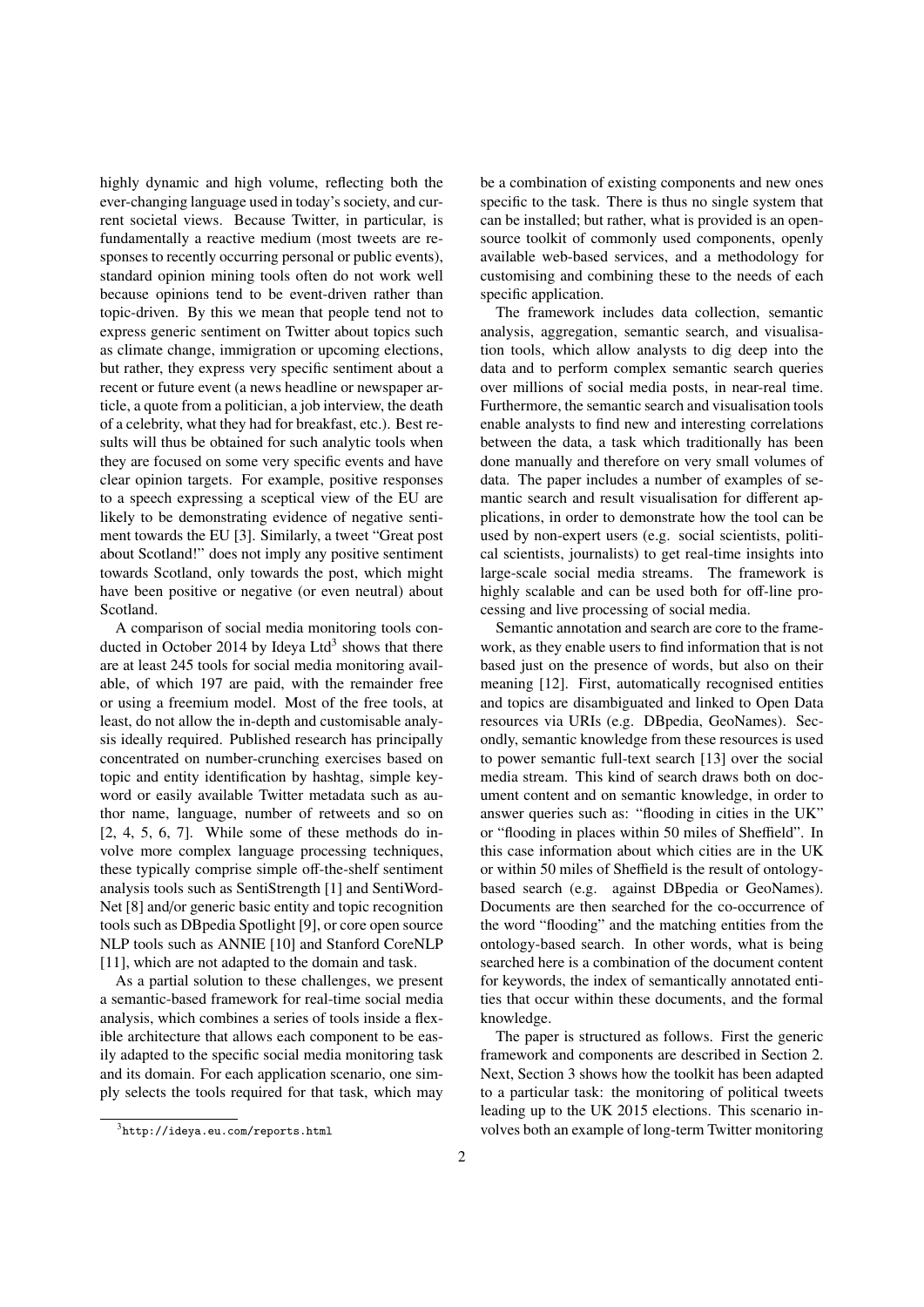and (near)-real time live Twitter stream analysis during a set of televised debates. In Section [4,](#page-7-0) we provide some examples of queries and findings, respectively. We then describe in Section [5](#page-9-0) how the tools have been further adapted to deal with a more sociological analysis of the representation of climate change in politics and of the public's reaction to and engagement with this topic. In Section [6](#page-10-0) we describe how the 2015 election application was adapted for the analysis of tweets about the EU Referendum in 2016 (Brexit) and give examples of some of the analysis performed. In Section [7](#page-12-0) we present and discuss some evaluation of the analysis tools, and then conclude by discussing future directions.

## 2. An Open Source Framework for Social Media Analysis

The social media analytics toolkit is based around GATE [\[14\]](#page-16-13), a widely used, open source framework for Natural Language Processing (NLP). The toolkit can perform all the steps in the analytics process: data collection, semantic annotation, indexing, search and visualisation. In the data collection process, user accounts and hashtags can be followed through the Twitter "statuses/filter" streaming API. This produces a JSON file which is saved for later processing. The tweet stream can also (optionally) be analysed as it comes in, in near real-time, and the results indexed for aggregation, search, and visualisation. Twitter's own "hosebird" client library is used to handle the connection to the API, with auto reconnection and backoff-and-retry.

### *2.1. Processing Overview*

In the case of non-live processing, the collected JSON is processed using the GATE Cloud Paralleliser (GCP) to load the JSON files into GATE documents (one document per tweet), annotate them, and then index them for search and visualisation in the GATE Mímir framework [\[13\]](#page-16-12). GCP is a tool designed to support the execution of GATE pipelines over large collections of millions of documents, using a multi-threaded architecture.[4](#page-2-1) GCP tasks or batches are defined using an extensible XML syntax, describing the location and format of the input files, the GATE application to be run, and the kinds of outputs required. A number of standard input and output data format handlers are provided (e.g. XML, JSON), but all the various components are pluggable, so custom implementations can be used if the task requires it. GCP keeps track of the progress of each

batch in a human- and machine-readable XML format, and is designed so that if a running batch is interrupted for any reason, it can be re-run with the same settings and GCP will automatically continue from where it left off.

In cases where real-time live stream analysis is required, the Twitter streaming client is used to feed the incoming tweets into a message queue. A separate semantic annotation process (or processes) then reads messages from the queue, analyses them and pushes the resulting annotations and text into Mímir. If the rate of incoming tweets exceeds the capacity of the processing side, more instances of the message consumer are launched across different machines to scale the capacity.

The live processing system is made up of several distinct components:

- The *collector* component receives tweets from Twitter via their streaming API and forwards them to a reliable messaging queue (JBoss HornetQ). It also saves the raw JSON of the tweets in backup files for later re-processing if necessary.
- The *processor* component consumes tweets from the message queue, processes them with the GATE analysis pipeline and sends the annotated documents to Mímir for indexing.
- Mímir receives the annotated tweets and indexes their text and annotation data, making it available for searching after a short (configurable) delay.

Figure [1](#page-2-2) shows the architecture of the live processing system in its simplest form.

<span id="page-3-3"></span>

Figure 1: Simple architecture of live processing system

For the data collection component, Twitter offers a set of streaming APIs that deliver tweets to consumers in real time as they are posted. Our system makes use of the statuses/filter API, which allows the user to specify certain constraints and then delivers all tweets (up to a maximum of around 50 per second) that match those constraints. Various kinds of constraints are supported, but the two that are of interest are *track* (a textual filter that delivers all tweets that mention specified keywords,

<span id="page-3-2"></span><span id="page-3-1"></span><span id="page-3-0"></span><sup>4</sup><https://gate.ac.uk/gcp/>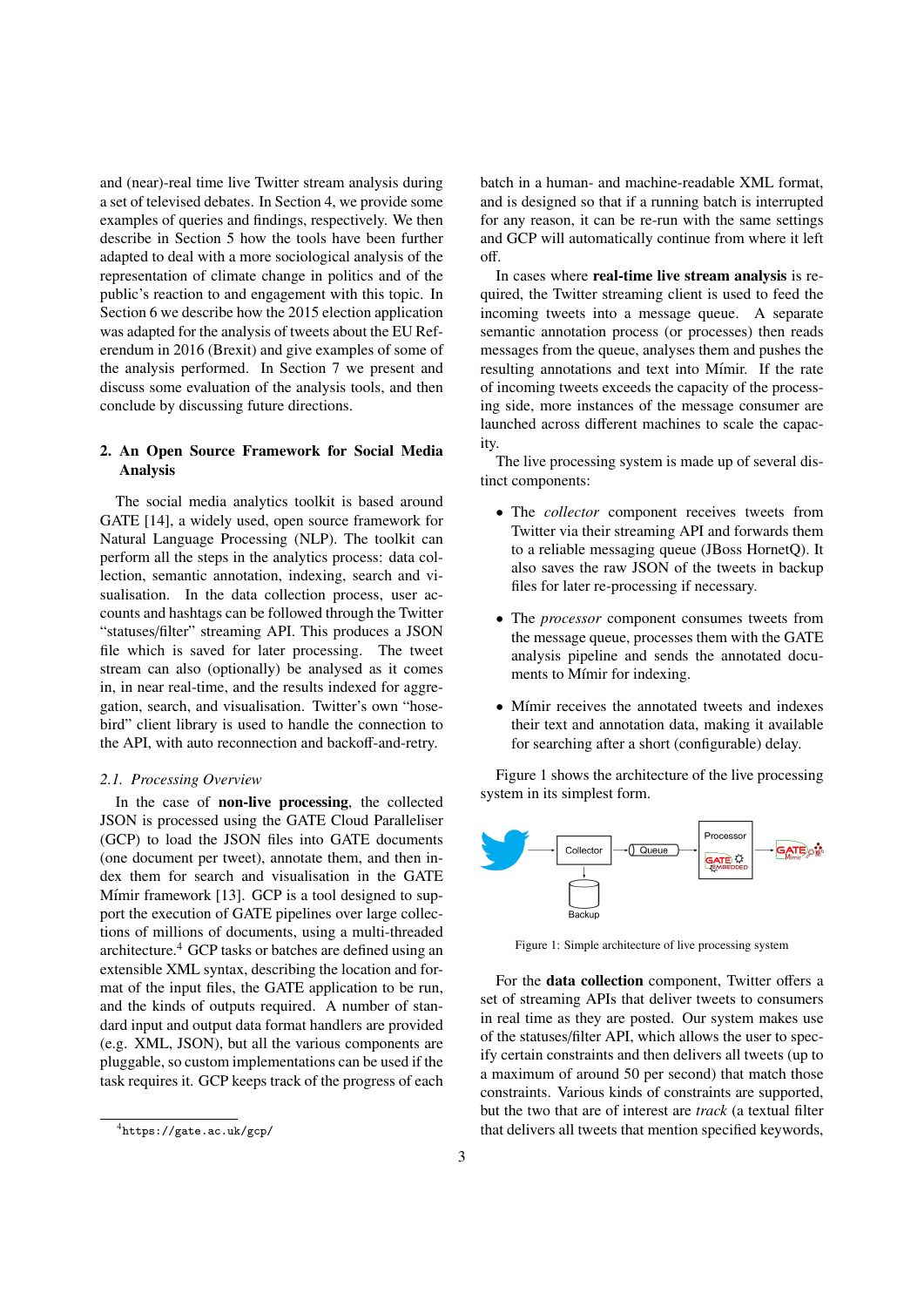typically hashtags), and *follow* (a user ID filter that delivers all tweets by specified Twitter users, as well as any tweet that is a retweet of, or a reply to, a tweet by one of the specified users). In our political tweets case study described in Section [3,](#page-5-0) for the live monitoring of debates, we track the hashtags used for each debate, while for the long-term monitoring scenario we simply follow a list of user IDs.

The collector component uses the Hosebird client, a Java library written by Twitter themselves to simplify access to the streaming API. The Hosebird library handles the complexity of authentication, long-lived HTTP connections, and backoff-and-retry behaviour when the connection drops for any reason, so the actual collector logic is very simple. When a tweet arrives on the stream, the collector parses the JSON to extract the tweet ID, then packages the JSON into a message and sends it to the message queue, tagged with its ID (for deduplication purposes). In parallel, the collector writes the tweet JSON to a backup file, so it is preserved for future reference (for example, if we improve the analysis pipeline we may want to go back and re-process previously-collected tweets with the new pipeline). On top of the core collector library, we add a simple web front-end to configure the collector with Twitter API credentials and details of which users and/or hashtags we want to follow.

#### *2.2. Semantic Annotation*

GATE has recently been extended to provide numerous tools for social media analysis, namely automatic recognition of terms via TermRaider [\[15\]](#page-16-14), named entities (people, places, organisations, dates etc.) via TwitIE [\[16\]](#page-16-15), as well as sentiment analysis (detecting whether a social media post is opinionated, what kind of opinion is expressed, who the holder of the opinion is, what the opinion is about, and so on) [\[17,](#page-16-16) [18\]](#page-17-0). Where appropriate, entities and terms are associated with relevant URIs from Linked Open Data (LOD) via YODIE [\[19\]](#page-17-1). TwitIE also comes with a number of general purpose pre-processing components, tailored to social media content, namely Twitter-specific tokeniser, language identifier, normaliser, and POS tagger. Most of these components can (and should) be customised to the domain or application; Section [3](#page-5-0) describes how such adaptations have been made for our use case.

The framework also integrates LOD resources (e.g. DBpedia [\[20\]](#page-17-2), GeoNames<sup>[5](#page-3-0)</sup>, GEMET<sup>[6](#page-3-1)</sup>, Reegle<sup>[7](#page-3-2)</sup>), which

are accessed via the GraphDB (formerly known as OWLIM) knowledge repository [\[21\]](#page-17-3). These are used both during semantic annotation and for semantic search and visualisations, as detailed next. The nature of the semantic annotation depends on the application: examples are given in the relevant sections of the paper. The purpose of the semantic annotation is to provide additional information that is not present in the documents themselves, but which can be used at query time to aggregate documents about the same concept/instance, or to get more specific information about a person, place or thing. For example, in the political scenarios, if one wants to know about the sentiment expressed by all politicians in Yorkshire, or about the proportion of posts which mention hospitals, or all tweets by MPs over the age of 50, this information is not explicit in the text but can be accessed by semantic annotation, as we shall explain.

The semantic information is acquired through various means: linking mentions of MPs and political parties to NUTS, DBpedia and YourNextMP; and via YODIE to link mentions of other persons, locations and organisations to their entries in DBpedia. In the environmental scenarios, mentions of environmental terms are extracted and linked to existing knowledge bases such as GEMET, Reegle and DBpedia, so that again, extra information is provided (for example, alternative names for the same term, hyponyms and hypernyms, and related information). This builds on previous work where LOD vocabularies were applied to semantic enrichment of environmental texts in the EnviLOD project [\[22\]](#page-17-4). A more detailed explanation of the general semantic annotation and querying process used here can be found in [\[23,](#page-17-5) [13\]](#page-16-12).

#### *2.3. Indexing and Querying*

Semantic search is more powerful than simple keyword-based search, offering users more precise and relevant results by using the semantics encoded (usually) in ontologies. Google and Facebook refer to such semantics as *knowledge graphs* [\[24\]](#page-17-6). Semantic search requires some NLP techniques for understanding word meaning, typically Named Entity Recognition [\[25\]](#page-17-7) and semantic annotation [\[26\]](#page-17-8). The benefit of semantic search, and the grounding of automatically discovered information into ontologies, is that it also enables users to search for knowledge and relationships that are not present in the indexed documents themselves, e.g. which political party a Member of Parliament (MP) belongs to, so that we can search for all documents written by or which mention MPs from a particular party. It also allows disambiguation of terms:

 ${\rm ^5}$ <http://www.geonames.org>

 $6$ <https://www.eionet.europa.eu/gemet>

<sup>7</sup><http://www.reegle.org>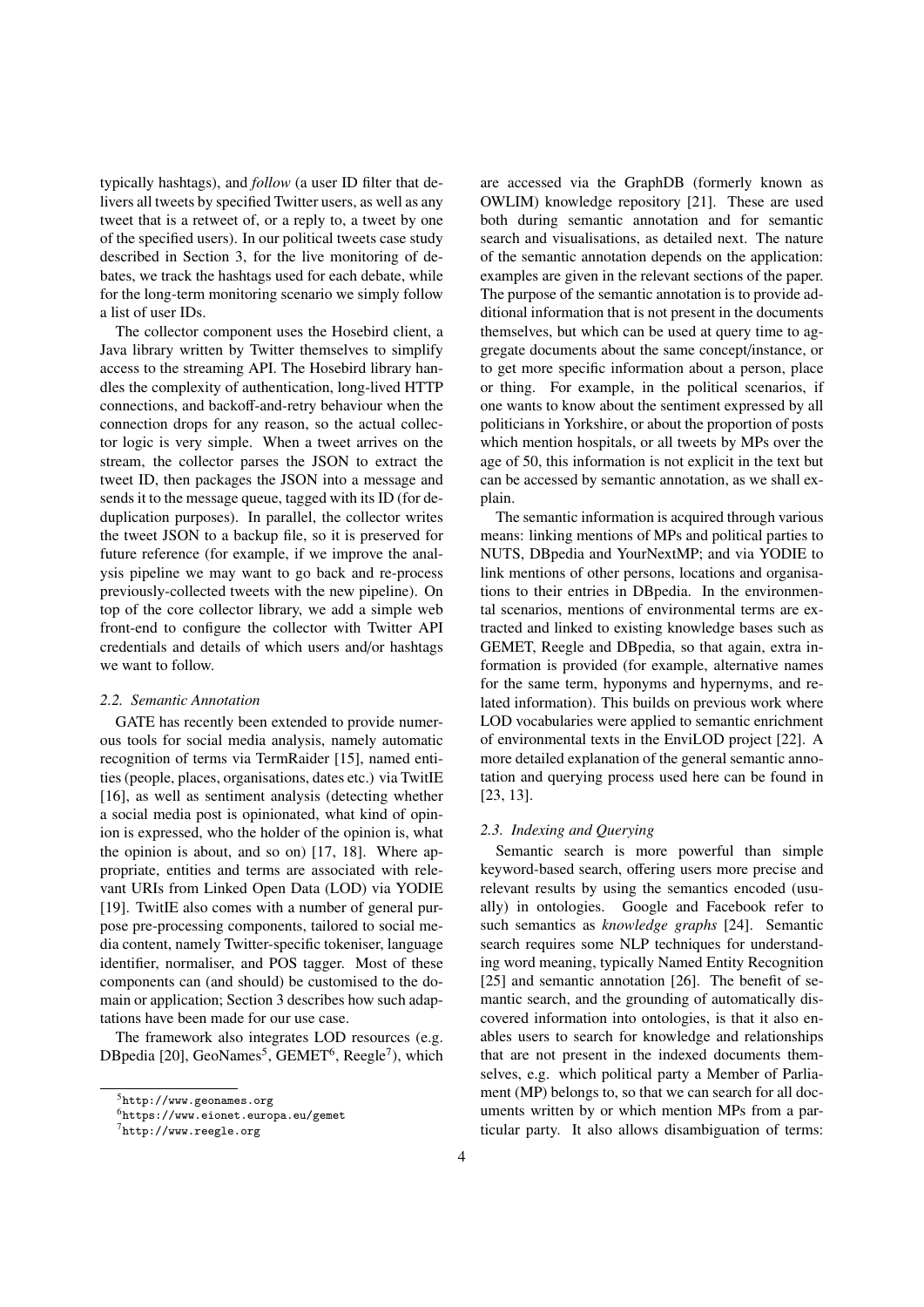Cambridge, for example, may refer to the city of Cambridge in the UK, to Cambridge in Massachusetts, the University of Cambridge, etc. Similarly, the same concept may be represented by different surface forms, e.g. "the Conservative Party" and "the Tories". Essentially, using semantic information as part of a search query allows us to retrieve documents that could never be found using any other search approach that relied purely on information from within the indexed documents.

After analysis, the social media posts are indexed us-ing GATE Mímir [\[13\]](#page-16-12), which enables complex semantic searches to be performed over the entire dataset. Unlike common search engines such as Google, the query language is not purely keyword based, but instead supports an arbitrary mix of full-text, structural, linguistic and semantic constraints, and can scale to gigabytes of text. Rather than just matching documents in which exact words are to be found, it enables a semanticbased search that can be performed over categories of things, e.g. all Cabinet Ministers or all cities in the UK. Search results can include morphological variants and synonyms of search terms, specific phrases with some unknowns (e.g. an instance of a person and a monetary amount in the same sentence), ranges (e.g. all monetary amounts greater than a million pounds), restrictions to certain date periods, domains etc., and any combination of these. Examples of the kinds of searches that can be performed are given in Section [4.](#page-7-0)

In terms of the architecture, the processor sends its annotated tweets to a GATE Mímir indexing server. Mímir indexes the plain tweet text, structural metadata like sentence boundaries, hashtags and @mentions, and the semantic annotations detected by the analysis pipeline, such as topic mentions, sentiment expressions, and references to MPs and election candidates. We also index document-level metadata such as the tweet author, the timestamp of the tweet to a suitable level of granularity (the nearest hour for the long-term collection, the nearest minute for the high-intensity debate analysis). In our use case, mentions of candidates and MPs are linked to a semantic knowledge base that provides additional information such as their party affiliation and which constituency they are representing, while the constituencies are in turn linked to higher-level geographic regions. This allows us to formulate complex queries such as "Find all positive sentiment expressions about the *UK economy* topic in tweets written by Labour candidates for constituencies in Greater London." By issuing a series of such queries, for each broad topic, party, region and so on, we can generate useful visualizations, as shown in Section [3.](#page-5-0)

<span id="page-5-1"></span>Mímir builds index structures from the annotated data

in memory, and performs a "sync to disk" at regular intervals to make the indexed tweets available for processing. The interval between sync jobs determines how close to real-time the tweets become searchable – for the continuous processing of tweets by candidates, one sync per hour is sufficient, but for the debates where we receive thousands of tweets per minute and want to visualise the results as quickly as possible, we sync at least once every five minutes.

#### <span id="page-5-0"></span>*2.4. GATE Prospector*

The problem of extracting insights from large volumes of social media content is, by its nature, an information discovery task. Such tasks require more sophisticated user interfaces, which enable users first to narrow down the relevant set of documents through an interactive query refinement process, and then to analyse these documents in more detail. These two kinds of actions require corresponding *filtering* and *details-ondemand* information visualisations [\[27\]](#page-17-9).

<span id="page-5-6"></span>Such information discovery and visualisation functionalities are provided by GATE Prospector [\[13\]](#page-16-12), which is a web-based user interface for searching and visualising correlations in large data sets. Any Mímir indexed data set can be searched with Prospector, and the analyst can easily interrogate the data and identify correlations, providing a visually enhanced understanding of the content. For example, based on the automatically created linguistic annotations, we can discover and visualise the most frequent topics associated with positive or negative sentiment, or which two topics frequently co-occur in a dynamically selected set of documents.

Prospector also supports temporal analytics, such as investigating which topics become more or less popular over a time period, and what events might cause these changes to occur. Prospector can accept exactly the same queries and in the same format as Mímir, and shows their results through visualisations. It also has the possibility of enabling canned queries. In Section [4](#page-7-0) we will show further examples of data querying and visualisation in Prospector.

#### *2.5. Robustness and scalability*

<span id="page-5-5"></span><span id="page-5-4"></span><span id="page-5-3"></span><span id="page-5-2"></span>The architecture of the toolkit is deliberately loosely coupled – there is no direct dependency between the collector and processor components, communication being mediated through the message queue – and the components can be distributed across different machines for higher performance and/or robustness. If a processor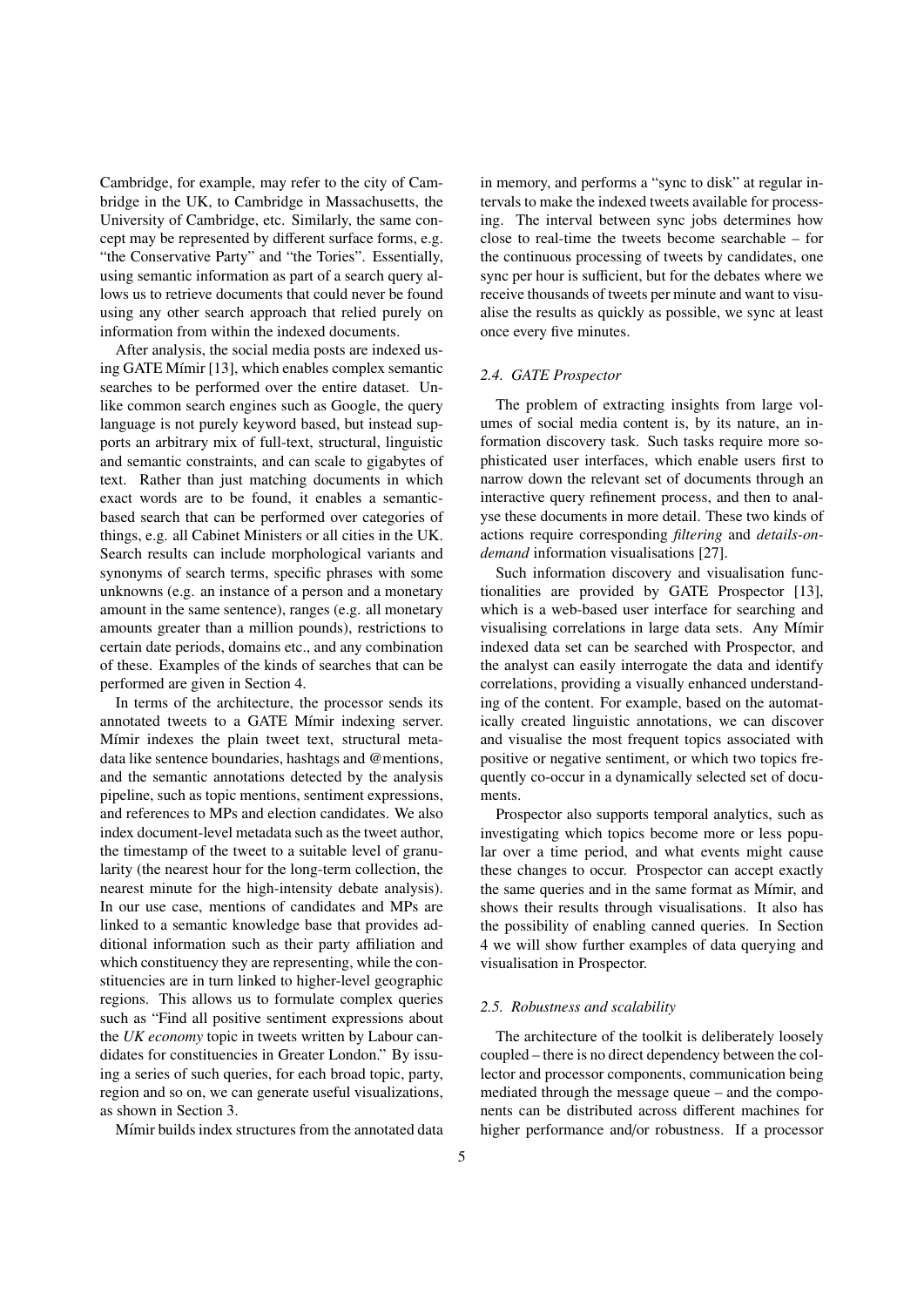fails, incoming tweets will simply stack up in the message queue and will be dealt with when the processor restarts.

If the throughput is higher than a single processor can sustain, then one can simply scale out horizontally by starting up more processor instances, and the message queue will handle the sharing out of messages among consumers without duplication. For extremely high throughput, beyond that which a single Mímir instance can handle, each collector could post its annotated tweets to a separate Mímir index, with searches handled through a federated front-end index. However, this has not proved necessary in our tests, as one Mímir instance can easily sustain 10-15,000 tweets per minute, far more than the Twitter streaming API is prepared to deliver.

On the collector side, it is possible to run several collector instances on different machines, all delivering messages to the same queue. These could be clones, all configured to stream the same tweets (to guard against the failure of a single collector), or each collector could be set up to follow a different hashtag (to get around the rate limits Twitter imposes on a single streaming connection). Either way, the message queue takes care of filtering out duplicates so that each distinct tweet is only processed once. This was a factor in the choice of HornetQ as the message broker, as it has native support for duplicate message detection.

#### *2.6. Availability*

Most of the components of the framework described in this article are open source and freely available as part of GATE (under the LGPL licence). This includes not only the semantic annotation, indexing, and visualisation components, but also the GATE Cloud Paralleliser, which enables their scalable integration and execution. Prospector is not yet available as open-source as it is still under development and is currently difficult to configure. Also the visualizations shown in this article are application specific and not generally useful beyond this.

In order to help users with the configuration, adaptation, and use of these tools, we have also made them available via the GATE Cloud NLP-as-a-service plat-form<sup>[8](#page-5-1)</sup>. With the components hosted on GATE Cloud users can easily configure their own Tweet collector, analysis pipeline (either a custom GATE application or one of the many existing applications that are available including TwitIE, YODIE, the DecarboNet Environment Annotator, and the Brexit Analyser), and either retrieve the annotated documents for further analysis or have them indexed within their own private GATE Mímir instance.

### 3. The Political Futures Tracker - Monitoring the UK 2015 Election

<span id="page-6-0"></span>This section describes the application and adaptations of the social media analytics framework to two related real world scenarios: the long-term monitoring of tweets by UK Members of Parliament (MPs) and parliamentary candidates (and responses to those tweets) throughout the 2015 UK election campaign, and short-term intensive monitoring of tweets with particular hashtags during the televised leaders' debates during the same period. The case study was part of the Political Futures Tracker project, carried out in collaboration with Nesta.[9](#page-5-2) A series of blog posts was produced by Nesta during the election period, describing how the toolkit was used to monitor the election, and showing visualisations and discussions of some of the analysis produced.[10](#page-5-3)

#### *3.1. Data collection and annotation*

We created a corpus by downloading tweets in realtime using Twitter's streaming API, as described in the previous section. The data collection focused on Twitter accounts of MPs, candidates, and official party accounts. We obtained a list of all current  $MPs^{\hat{1}\hat{1}}$  and all currently known election candidates<sup>[12](#page-5-5)</sup> (at that time) who had Twitter accounts (506 MPs and 1811 candidates, of which 444 MPs were also candidates). We collected every tweet by each of these users, and every retweet and reply (by anyone) starting from 24 October 2014.

For the purposes of our experiments described in this and the following section, we used a subset of the collection, up until 13 February 2015 (1.8 million tweets, of which approximately 100k are original tweets, 700k are replies, and 1 million are retweets). Candidateauthored tweets were only collected from 13 January onwards, as sufficient information about candidates was unknown prior to this date.

 $9$ <http://www.nesta.org.uk>

<sup>10</sup>[http://www.nesta.org.uk/blog/](http://www.nesta.org.uk/blog/introducing-political-futures-tracker)

[introducing-political-futures-tracker](http://www.nesta.org.uk/blog/introducing-political-futures-tracker)

<sup>&</sup>lt;sup>11</sup> From a list made publicly available by BBC News Labs, which we cleaned and verified, and have now made available at [https://](https://gist.github.com/greenwoodma/) [gist.github.com/greenwoodma/](https://gist.github.com/greenwoodma/)

<span id="page-6-2"></span><span id="page-6-1"></span><sup>8</sup><https://cloud.gate.ac.uk>

<sup>12</sup>List of candidates obtained from <https://yournextmp.com>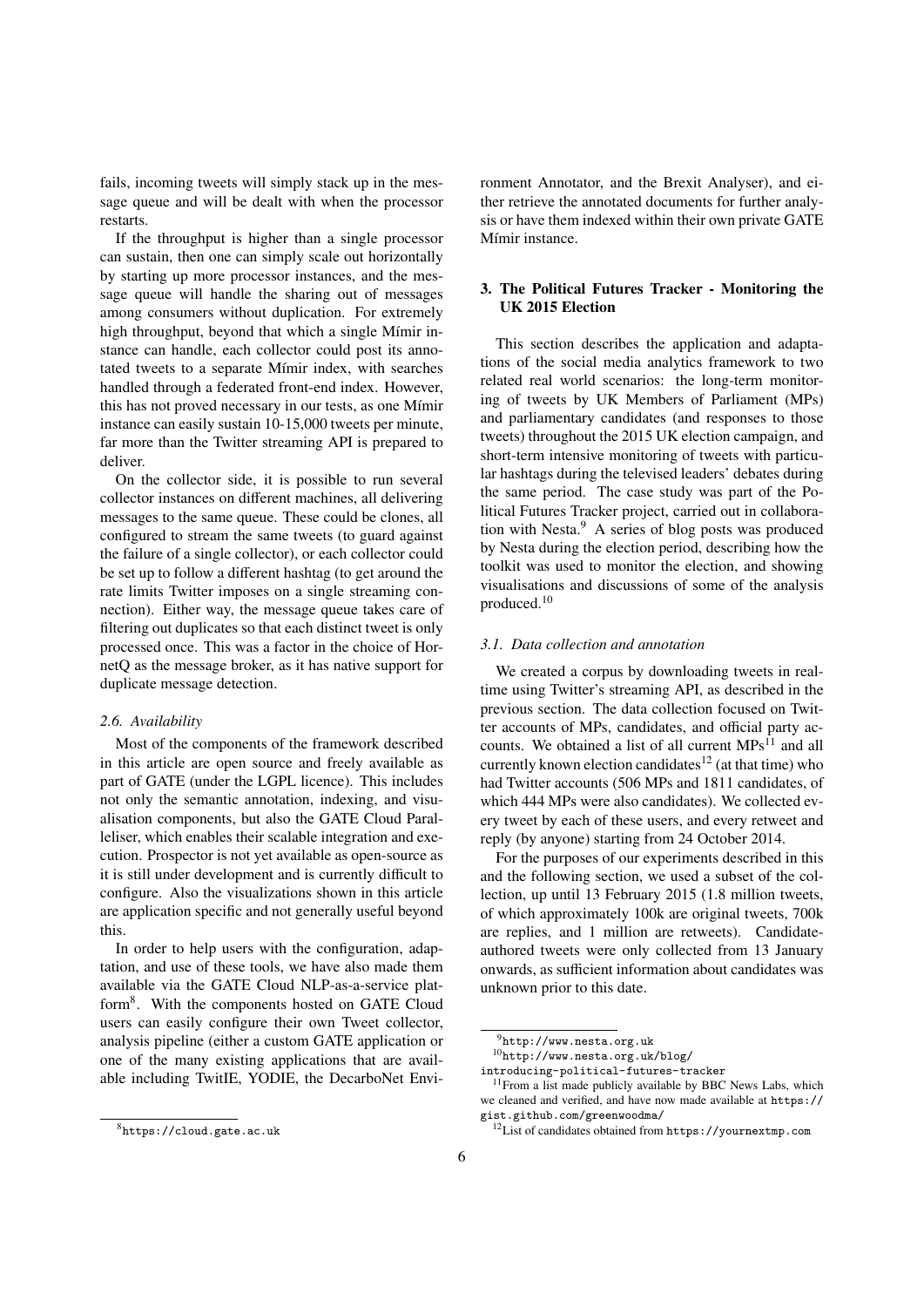The semantic analysis pipeline consisted of the following components (where not explicitly stated otherwise, these were developed specifically for this political application). Named Entity Recognition, using TwitIE [\[16\]](#page-16-15), identifies Persons, Places, Organisations etc., while Named Entity Linking, using YODIE [\[19\]](#page-17-1), maps these to their respective URIs in Wikipedia or other web-based knowledge sources. Just detecting and classifying these Named Entities is not, however, sufficient, as we also need to detect some specific categories of Person entities in order to understand the opinions of specific people. MP and Candidate recognition detects mentions of MPs and election candidates in the tweet - by name or twitter handle - and links them to their respective URIs in DBpedia and YourNextMP. This linking process is explained more fully in Section [3.2.](#page-6-0) Author recognition detects who the author of the tweet is, and links them to the relevant URI as before.

Topic Detection finds mentions in the text of major topics and subtopics, e.g. environment, immigration etc. in various lexical forms, e.g. "fossil fuels" are an indicator of an "environment" topic. The list of topics was derived from the set of topics used to categorise documents on the gov.uk website.<sup>[13](#page-6-1)</sup> Topic detection is performed by means of gazetteer lists for each topic, manually created and then extended semi-automatically. For example, a list for "environment" might contain terms like "climate change", "global warming", "fossil fuels" and so on. Terms are matched in the text under any morphological variant, e.g. singular and plural forms, different verb forms and so on. Since we cannot expect to list all possible ways in which such topics can be expressed, we also match hyponyms, hypernyms and variants of these lists, using rules to associate head terms and modifiers. For example, a hyponym of a base term could be found by adding a preceding adjective. To prevent overgeneration, we use a stop list of words which should not be used to modify existing terms (e.g. colours, numbers, adjectives denoting emotions and so on). We also extended the lists us-ing the TermRaider term extraction tool.<sup>[14](#page-6-2)</sup> Hashtag preprocessing was added, in order to re-tokenise hashtags according to their constituent words [\[28\]](#page-17-10). This enables, for example, the term "palm oil" to be matched against the text "#palmoil". This hashtag decomposition is also used in the sentiment analysis component to recognise sentiment-containing hashtags.

Sentiment Analysis detects whether each tweet con-

veys sentiment and if so, whether it is positive or negative, the strength of this sentiment, and whether the statement is sarcastic or not. It also detects who is holding the opinion and what topic the opinion is about, e.g. David Cameron (holder) is being positive (sentiment) about the environment (opinion topic). The sentiment analysis tools were adapted from those developed previously in [\[18,](#page-17-0) [28\]](#page-17-10), in order to relate specifically to the political tweets scenario. The main adaptation was to capture the fact that we wanted to recognise opinions only when expressed specifically about one of the topics recognised or about another politician or political party. The default sentiment analysis tools recognise opinions about any entity, term or event.

#### *3.2. Linking Open Data*

While a number of useful analyses can be performed over the raw processed data, the scope for discovering interesting connections is greatly widened when the data is made easily searchable. As described in Section [2.3,](#page-3-3) GATE Mímir is used to index the semantically annotated documents and to allow Linked Open Data to be used to restrict searches. In this use case, the intention was to use DBpedia as a rich source of knowledge that could be used to aggregate information from the individual documents in interesting ways.

<span id="page-7-2"></span><span id="page-7-0"></span>For the domain of UK politics, DBpedia contains a wealth of useful information. Every current UK MP is represented, along with their constituency and the political party to which they belong. For geographical information, we make use of the NUTS1 regions. NUTS (Nomenclature of Territorial Units for Statistics) is a geocode standard for referencing the subdivisions of the UK and other EU countries for statistical purposes, and is represented in DBpedia. At the first level (NUTS1), there are 12 UK regions, which we use in order to make geographical observations and visualisations when constituency offers too fine-grained a distinction.

As mentioned in Section [3.1,](#page-5-6) we have used data from a number of sources to annotate documents, and these same sources were also used to enrich DBpedia with relevant and reliable domain information. The main problem we had to overcome is that there is no single canonical source that covers all existing MPs and candidates for the upcoming election. Instead, we currently have three different sources of data that describe them; DBpedia, Twitter and YourNextMP. All three sources provide URIs that can identify a single person, be that a traditional URI such as provided by DBpedia, or a Twitter handle which can easily be converted to a URI. Each MP and candidate may be described in all three data sources, but will be contained in at least one. Where

 $^{13}$ e.g. <https://www.gov.uk/government/policies>

<span id="page-7-1"></span><sup>14</sup>[https://gate.ac.uk/projects/arcomem/TermRaider.](https://gate.ac.uk/projects/arcomem/TermRaider.html) [html](https://gate.ac.uk/projects/arcomem/TermRaider.html)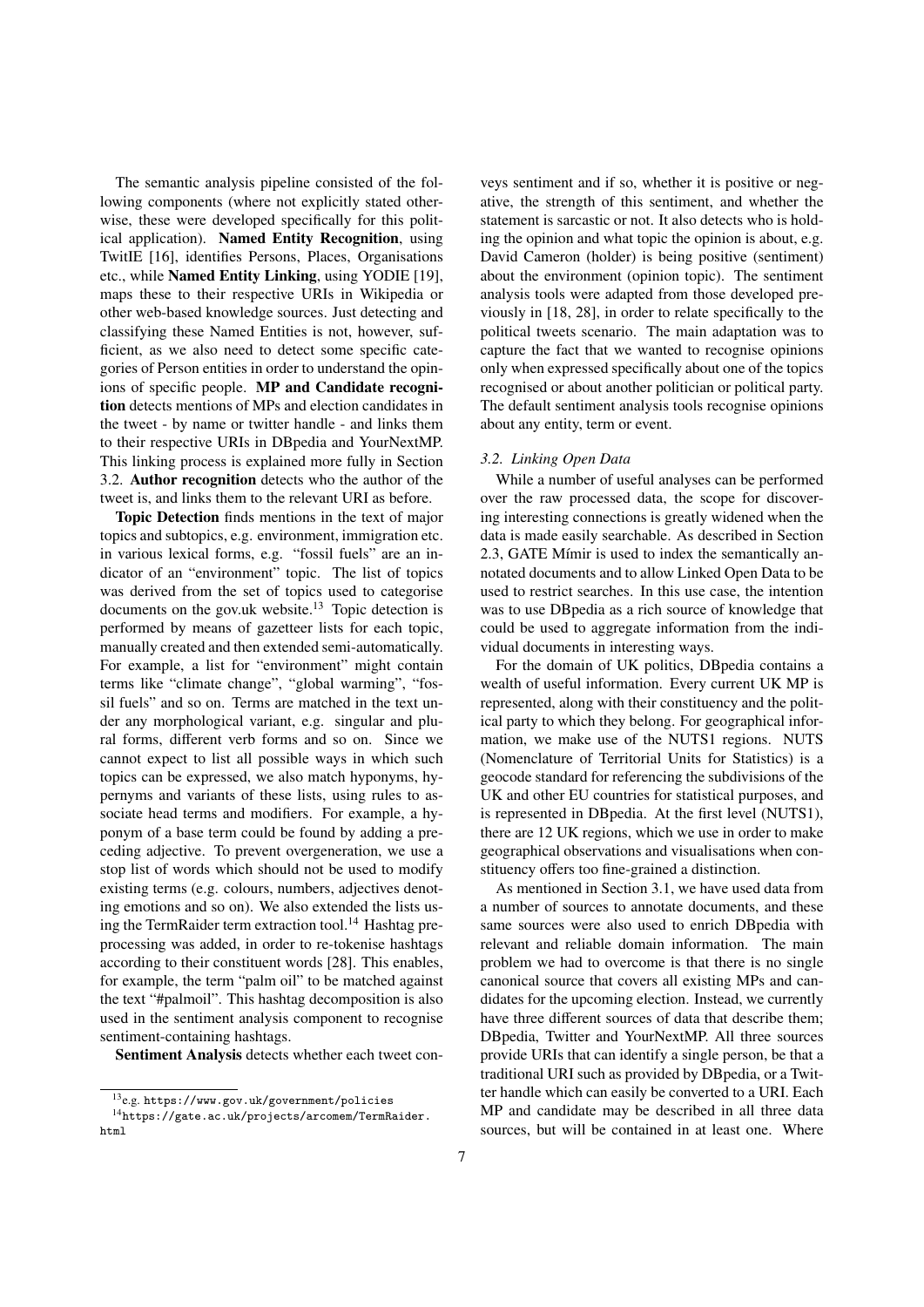a person appears in more than one source, we have asserted owl: sameAs properties between them in the ontology to ensure that, regardless of which URI is used, all data we have about a person will be available for use at both indexing time and during subsequent semantic searches and aggregation.

Fortunately, each constituency in the UK does have a URI within DBpedia, which we have used as the canonical reference. Information about a constituency contains details of the current MP, but not the candidates known to be standing in the forthcoming election. We have added the information using the [http:](http://nesta.org.uk/property/candidate) [//nesta.org.uk/property/candidate](http://nesta.org.uk/property/candidate) property to link URIs for candidates from the YourNextMP dataset to the constituencies within DBpedia.

<span id="page-8-0"></span>While aggregation at the level of constituencies is interesting, more useful is to look at the NUTS1 regions. Unfortunately while the regions themselves are present in DBpedia, there is no reliable and consistent way of determining which region a constituency is a member of, so we have again augmented DBpedia to provide this data using the [http://nesta.org.uk/](http://nesta.org.uk/property/partOf) [property/partOf](http://nesta.org.uk/property/partOf) property to model the relationship. Another DBpedia inconsistency is the fact that within the 12 NUTS1 regions there is no way of determing the ID of the region (a three letter code); for some regions this is encoded using the [http://dbpedia.](http://dbpedia.org/property/nutsCode) [org/property/nutsCode](http://dbpedia.org/property/nutsCode) property, while some use <http://dbpedia.org/property/nuts>, and some do not include the code at all. For consistency we have added the code to all 12 regions using the [http://](http://nesta.org.uk/property/nuts1code) [nesta.org.uk/property/nuts1code](http://nesta.org.uk/property/nuts1code) property. The dataset is available for public use.<sup>[15](#page-7-1)</sup>

This data cleaning and linking of sources gives us a rich data set that can be used to restrict search queries in many different ways to produce insightful analysis. For example, Figure [2](#page-7-2) shows a query executed in Mímir to find all topics mentioned in tweets by the MP or candidates for the Sheffield Hallam constituency, an example of a tweet found, and the semantic links that make the search possible. Neither the fact that the tweet author (Nick Clegg) is an MP, nor the details of which constituency he represents, are explicitly mentioned in the text; all that information comes from querying our extended DBpedia. We should note here that the query syntax is not particularly user friendly, especially if SPARQL queries are necessary; front-ends can, however, easily be built on top of the generic search interface which are easier for non-expert users. An example



Figure 2: Example of a Mímir query, a matching tweet, and the semantic information that links them

of such a front-end for querying news can be seen at <http://demos.gate.ac.uk/pin/>.

#### 4. Semantic Searches

This section describes how the framework was used to perform semantic search and aggregation queries over the Twitter data, in order to obtain answers to questions such as: how frequently politicians were tweeting, what they were tweeting about, and how this varied between different political parties, between MPs and new election candidates, by region, etc.

<span id="page-8-3"></span><span id="page-8-2"></span><span id="page-8-1"></span>A first simple experiment involved aggregating the number of tweets by MPs and candidates by party, based on the DBpedia information of which politician belonged to which party. We found that the Labour Party tweeted more than twice as much as any other party (more than 22,000 tweets, with the next highest being the Conservatives with just over 11,000 tweets). However, when these numbers are normalised by the number of MPs/candidates who had a Twitter presence in each party, results showed that Labour MPs had the second lowest proportion of tweets per tweeting MP (average 43.47) with Conservatives lowest at 24.48. In contrast, the smallest parties with the fewest MPs actually had the highest proportion of tweets per tweeting represen-

<sup>15</sup><https://gist.github.com/greenwoodma/>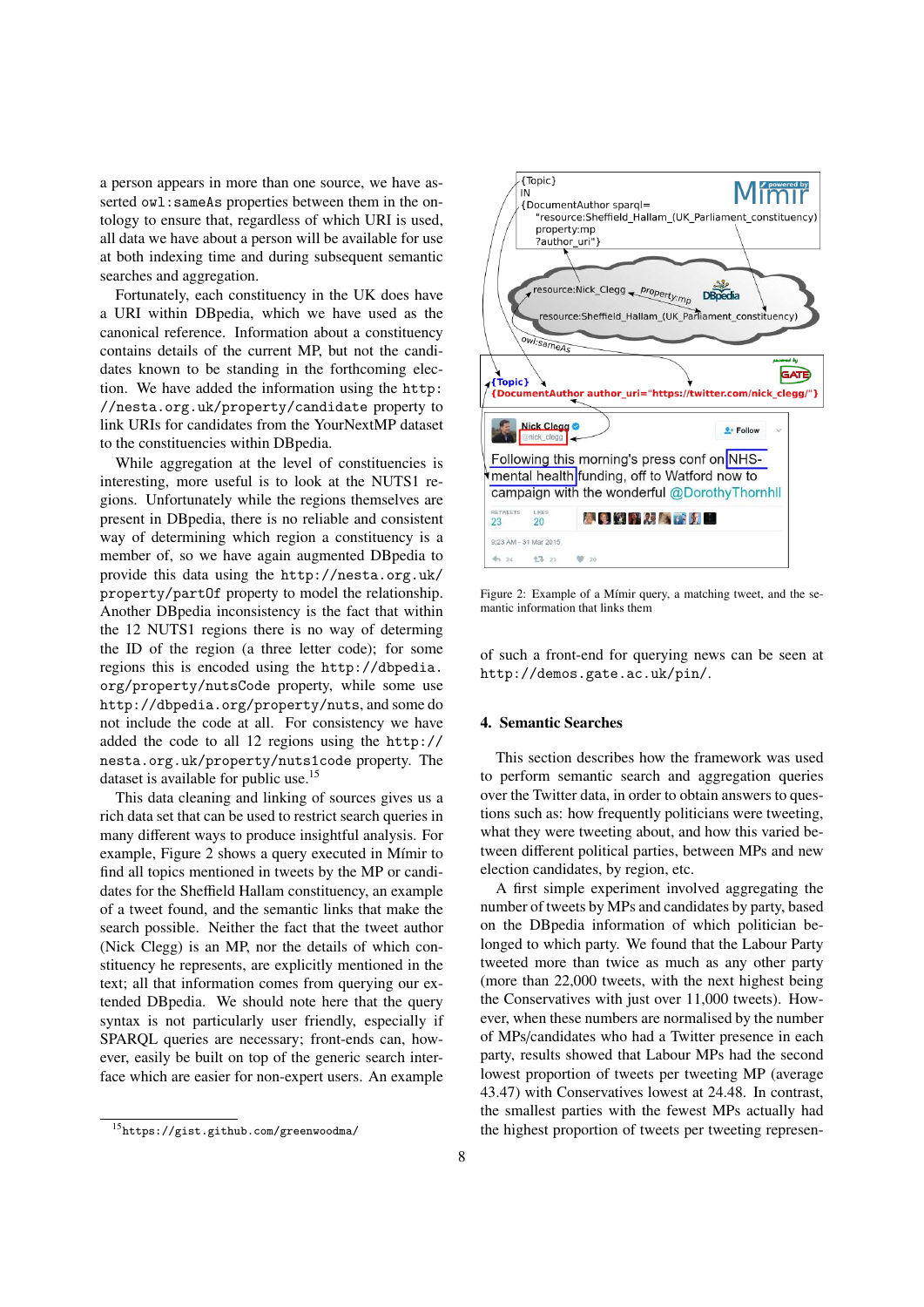tative: Plaid Cymru (the Party of Wales), who have only 2 tweeting MPs, had an average of 110 tweets per MP, with the SNP (Scottish National Party) next highest at an average of 85.83 tweets (and 6 tweeting MPs).



Figure 3: Top 10 topics mentioned by MPs from the Green Party

<span id="page-9-1"></span>We then investigated which topics were mentioned by which party, which uncovered some slightly unexpected results. Figure [3](#page-8-0) shows the top 10 topics mentioned by MPs from the Green Party. In order to extract this information, a number of Mímir queries are used, where the party name and topics are varied. The following query shows a search for all tweets about the UK economy written by an MP from the Green Party; we then repeat this for each party and topic.

```
{DocumentAuthor author_party =
"Green Party"}| OVER
{Topic theme = "uk_economy"}
```
The information about which party the tweet author belongs to is added automatically from DBpedia during the semantic enrichment phase. The terms are also discovered automatically via the components described in Section [3.](#page-5-0) The resulting aggregated data is exported in spreadsheet format and charts, and D3-based visualisations are generated from these, e.g. the treemap visualisation shown in Figure [4.](#page-9-1)

<span id="page-9-2"></span>In order to show correlations between parties and topics, we can also use Prospector, which gives us a slightly different way of querying and visualising the results. Figure [5](#page-9-2) shows the general purpose UI for exploring associations between semantic annotations and/or words within a dynamic set of documents returned by a Mímir semantic search query. In this example, two sets of semantic annotations (political topics vs UK political parties) are mapped to the two dimensions of a matrix, while the colour intensity of each cell conveys

co-occurrence strength. The matrix can be re-ordered by clicking on any row/column, which sorts the axis according to the association strength with the clicked item. This example demonstrates the 10 topics most frequently talked about by the 10 most frequent groups of politicians tweeting, where a group represents a political party and a category (MP or Candidate).[16](#page-8-1)

Data aggregation can also be carried out on the basis of NUTS regions, not only per party. For instance, it is possible to investigate regional variation of topic mentions, i.e. whether some topics are talked about more in different parts of the country. This involves issuing a series of queries over the tweets for each topic, to find how many tweets mentioning each topic in turn were written by an MP representing each region. The information about which region an MP represents is not expressed in the tweet itself, but uses our knowledge base in two stages: first to find which constituency an MP represents, and then to match the constituency with the appropriate NUTS region, as described in Section [3.2.](#page-6-0)

Figure [6](#page-10-1) shows a choropleth depicting the distribution of MPs' tweets which discuss the UK economy (the most frequent theme) during the week beginning 2 March 2015. This is a dynamic visualisation, based on the Leaflet library<sup>[17](#page-8-2)</sup> and the aggregated query results returned by Mímir for each theme and NUTS1 region. The choropleth has a pull-down menu from which the user can select the topic of interest, and this re-draws the map accordingly. Demos of the interactive choropleth and treemap on this dataset, as well as examples of the topic cloud and a sentiment visualisation, are pub-licly available.<sup>[18](#page-8-3)</sup>

It is also possible to query and visualise a dynamically changing subset of matching tweets in Prospector, to uncover patterns in the data. Figure [7](#page-11-0) shows the top 20 topics mentioned by MPs and candidates from the Sheffield Hallam constituency. The data shown is the result of the following Mímir semantic search query:

{Topic} IN {DocumentAuthor sparql= "<http://dbpedia.org/resource/ Sheffield\_Hallam\_ (UK\_Parliament\_constituency)> nesta:candidate|dbp-prop:mp ?author\_uri"}

<sup>18</sup>[http://www.nesta.org.uk/blog/](http://www.nesta.org.uk/blog/4-visualisations-uk-general-election) [4-visualisations-uk-general-election](http://www.nesta.org.uk/blog/4-visualisations-uk-general-election)

<span id="page-9-0"></span><sup>16</sup>"SNP Other" denotes the odd case where the leader of the SNP party was not an MP or candidate, but was still interesting enough for us to follow. "Other MP" denotes MPs from the minor political parties.

<sup>17</sup><http://leafletjs.com/>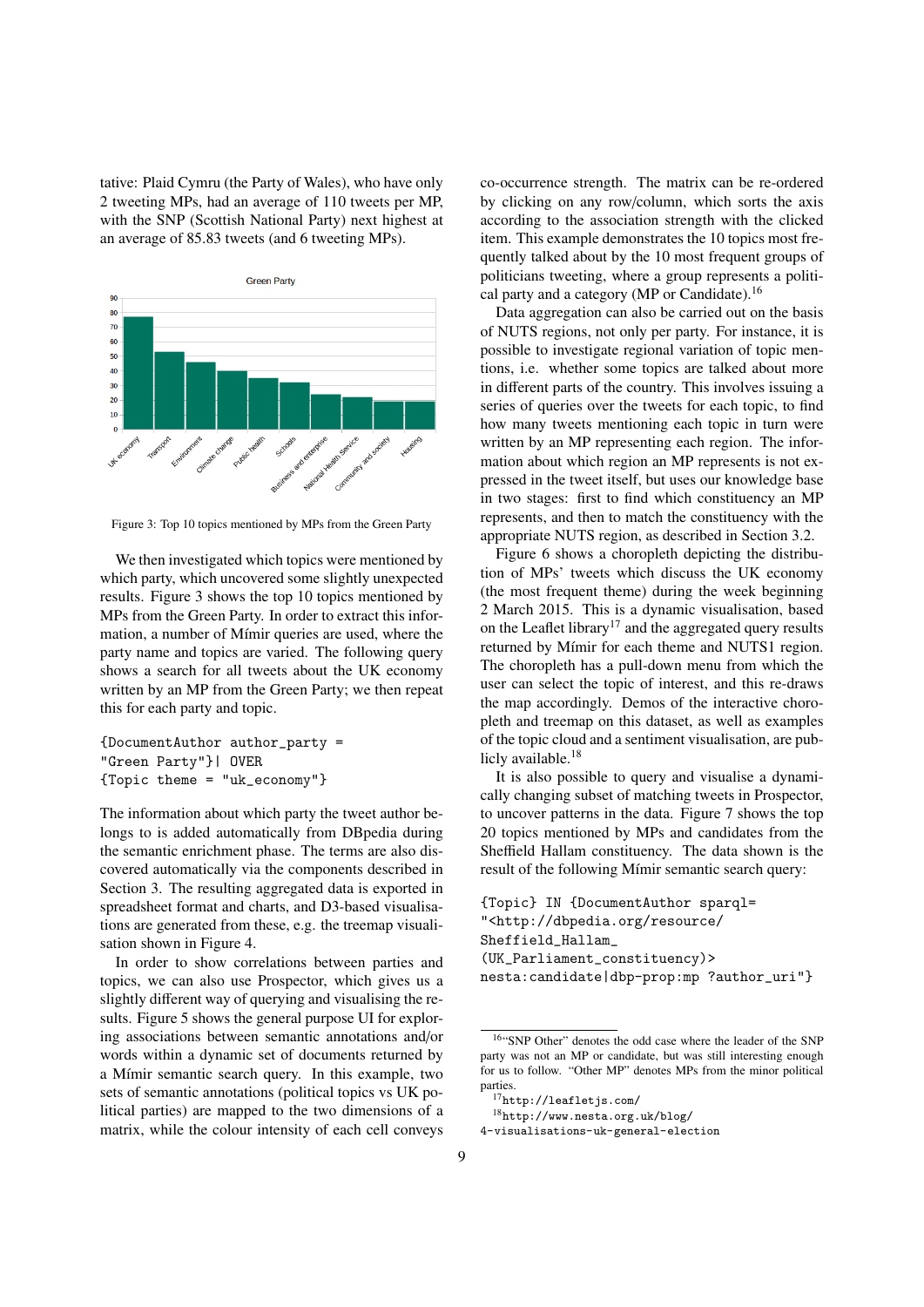

Figure 4: Treemap showing most frequent terms about climate change mentioned by the Labour Party

<span id="page-10-1"></span>

Figure 5: Prospector's Dynamic Co-occurrence Matrix

In essence this query finds all Topic annotations within documents where the author\_uri feature contains a URI which appears in the result of the embedded SPARQL query fragment; full details of the Mímir query syntax is outside the scope of this article but can be found in [\[13\]](#page-16-12). The query fragment is expanded by Mímir before it is run against a SPARQL endpoint. The full query can be seen in Figure [8.](#page-11-1)

<span id="page-10-2"></span>Prospector then builds frequency and co-occurrence

statistics over the selected tweets for the selected semantic annotation type (Topic in this case). In our example, the most frequently mentioned topics are displayed both as a list and as a term cloud. Note that because Prospector is rather complicated and requires some training to use, it is not currently available publicly as a demo.

This example illustrates that we can use semantic information to help select document subsets for further processing, utilizing information not explicitly contained within the documents themselves. In this instance this information was that the author of the tweet was the MP or a candidate for the Sheffield Hallam constituency, but it could easily have been any other related semantic information, such as authors born in a certain location, authors educated at a specific University, documents containing mentions of locations within a given constituency, etc.

#### 5. Measuring Climate Change Engagement

<span id="page-10-0"></span>In our second (related) use case, we wanted to investigate how people engage specifically with climate change in politics. Scientists predict adverse consequences unless stronger actions against climate change are taken, but collective awareness about many climate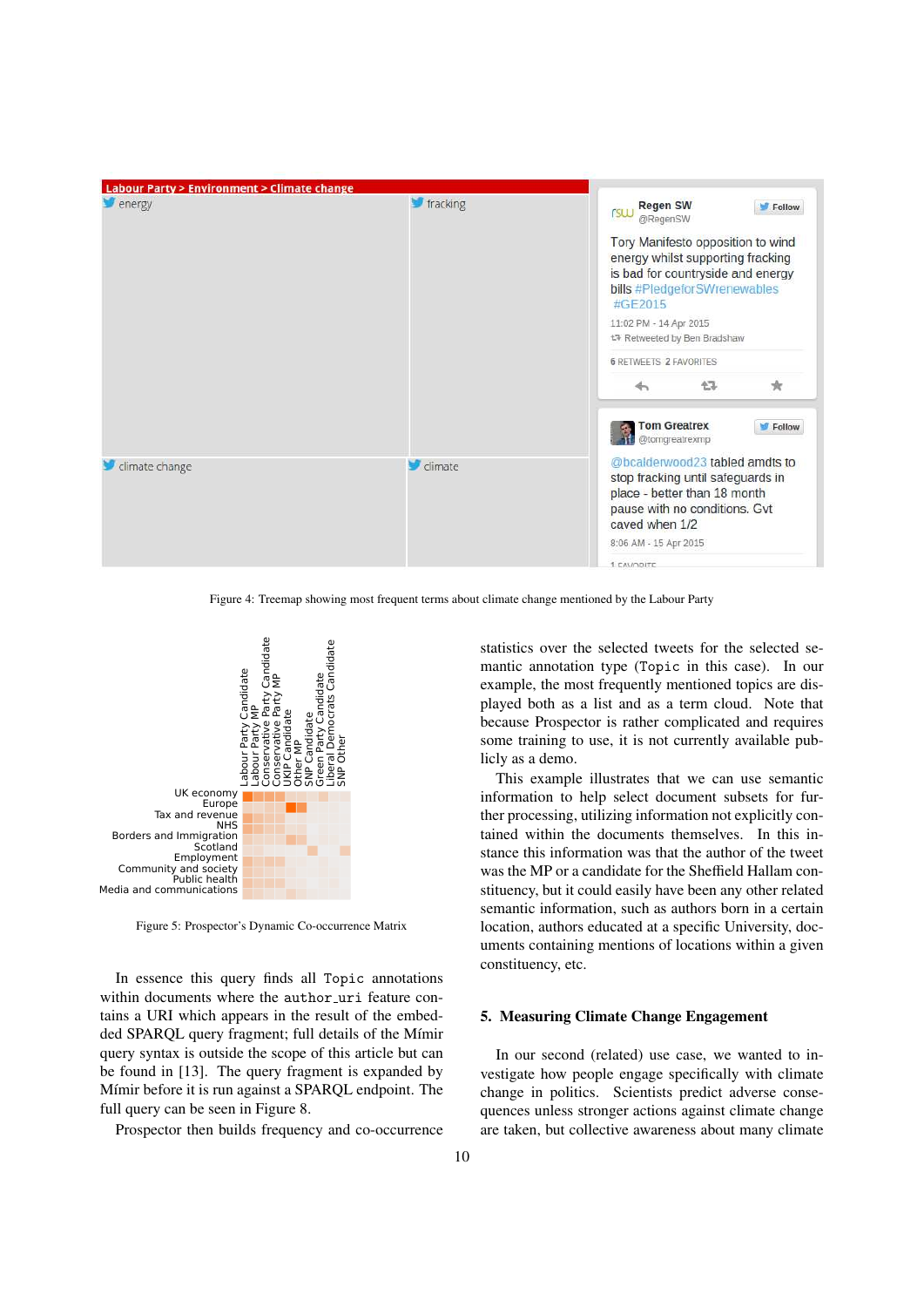

<span id="page-11-1"></span><span id="page-11-0"></span>Figure 6: Choropleth depicting distribution of tweets about the economy

change issues is still problematic. The EU DecarboNet project<sup>[19](#page-10-2)</sup> aims to help solve this problem by developing tailored information services to help empower citizens. Recent studies indicate that a growing awareness about climate change not only results in changes in individual consumption behaviour, but also in individuals engaging more with politics in order to instigate the changes they believe are necessary [\[29\]](#page-17-11). We therefore used our political tweets dataset described above in order to try to understand engagement of the public with respect to the topic of climate change and the environment, comparing it with other political topics.

We measured engagement with the different political topics described in Section [3](#page-5-0) in four ways. First, we looked at retweets. We found a high number of climate change related retweets, which typically indicates a high level of engagement [\[7\]](#page-16-6). 64.48% of the climate change tweets in our dataset were retweets, and 94.3% of them were either retweets or replies. The percentage was much higher than for many other topics such as schools (57% retweets, and 90% retweets and replies).

Second, we looked at sentiment, which has previously been shown to be a good indicator of engagement [\[6\]](#page-16-5). Figure [9](#page-12-1) illustrates the percentage of opinionated tweets for each topic. Here we see that "climate change" is the second highest, after only Europe. We also investigated what percentage of retweets were opinionated (3rd highest), what percentage of opinionated tweets were retweeted (5th highest), what percentage of opinionated tweets were retweets or replies (3rd highest), what percentage of optimistic tweets were retweeted (4th highest, with "Employment" being top) and what percentage of opinionated retweets were optimistic as opposed to pessimistic (2nd highest after "Schools"). This high level of sentiment-filled tweets and retweets about climate change in comparison to other political issues is an indication of a high level of engagement.

Third, we looked at how many tweets contained a mention of another user, since this has also proven to be a good indicator of engagement [\[6\]](#page-16-5). Again, "climate change" scored 3rd highest (after "business and enterprise" and "schools"). Finally, we investigated the number of URLs found in climate change-related tweets. In Boyd's study of random tweets [\[30\]](#page-17-12), 52% of retweets contained a URL. This is important because it tells us something about the nature of tweets that engage people (i.e. original tweets containing a URL are more likely to be retweeted). In our corpus, tweets about climate change had the highest percentage of URLs (62%) with the next highest being the topic of schools (56%). Interestingly, 51.4% of climate change retweets contained a URL, while only 45% of retweets about schools contained one. This reveals something about the nature of the engagement: if individuals retweet or reply to such posts, it can be assumed that most of these individuals will further engage by following the link and reading material around the subject of climate change.

Our analysis revealed that climate change and related topics, while not mentioned frequently by politicians other than by the Green Party and UKIP (UK Independence Party) candidates, have a high level of engagement by the public. Although climate change still has a slightly lower engagement rate than topics such as Europe and the economy, engagement still ranks very highly, mostly residing in the top three of most engaged topics.

#### <span id="page-11-2"></span>6. Analysis of Brexit tweets

Our third case study, the real-time Brexit monitor, was developed to analyse tweets relating to the 2016 EU membership referendum in the UK, as they came

 $^{19}{\rm http://www.decarbonet.eu}$  $^{19}{\rm http://www.decarbonet.eu}$  $^{19}{\rm http://www.decarbonet.eu}$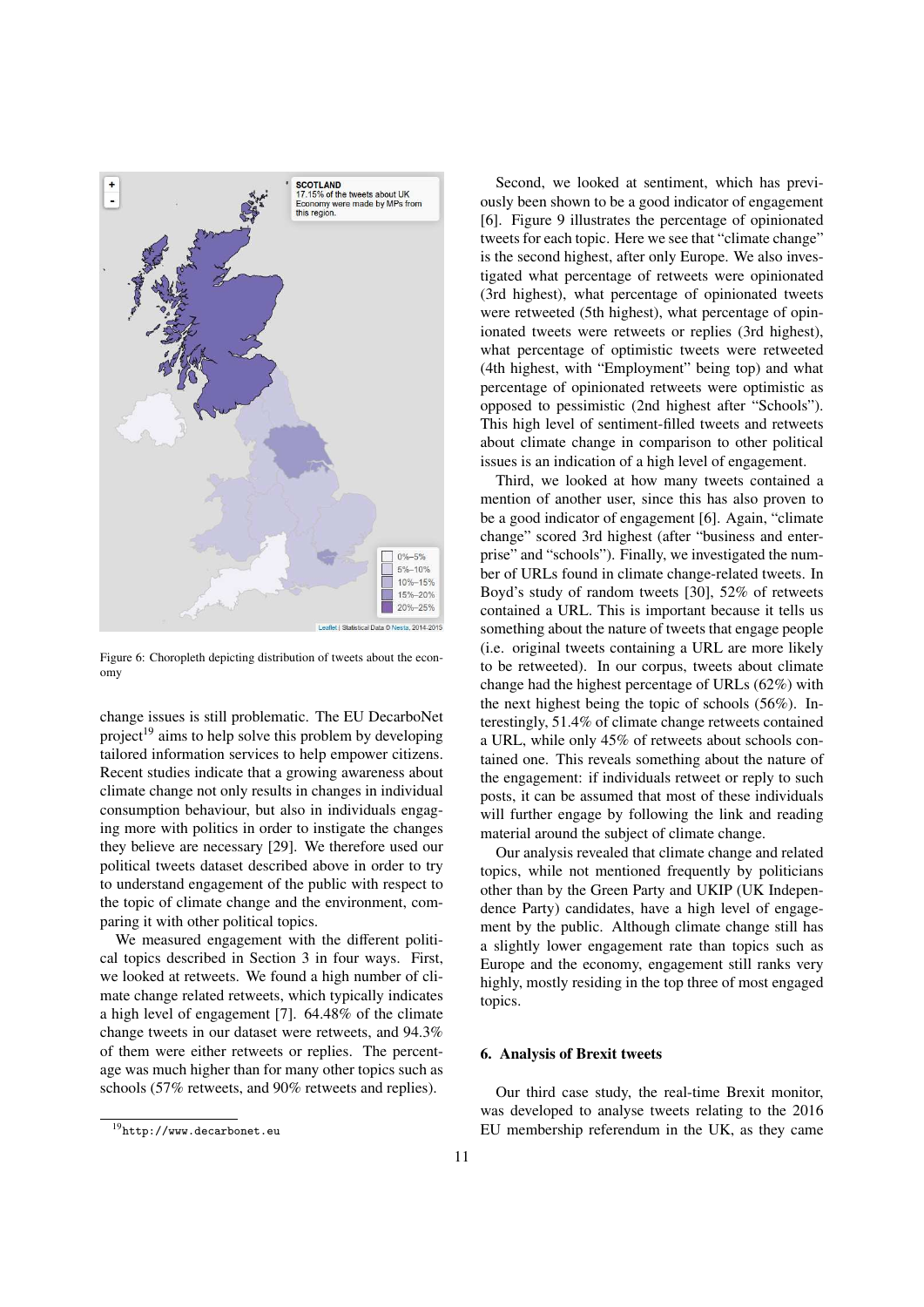| Select first<br>20                        | terms with | pre-defined type | {Topic}<br>retrieved documents ranked:<br>$<$ All $>$<br>from<br>Retrieve                                          |
|-------------------------------------------|------------|------------------|--------------------------------------------------------------------------------------------------------------------|
| Term                                      | Count      |                  |                                                                                                                    |
| {Topic theme $=$<br>climate change}       | 636        | $\times$         |                                                                                                                    |
| {Topic theme $=$<br>uk economy}           | 562        | $\times$         | employ<br>uk economy<br>business and enterprise<br>nhs                                                             |
| $\{Topic \, theme =$<br>europe}           | 251        | ×                | nent<br>climate_change<br>austerity<br>national security<br>$\sigma$<br>tax and revenue<br>public health<br>europe |
| {Topic theme $=$<br>environment}          | 235        | $\times$         | ŽΕ<br>crime and policing<br>schools                                                                                |
| ${Topic theme} =$<br>media and communic   | 206        | $\times$         | lent<br>community and society<br>borders and immigration                                                           |
| $\{Topic theme =$<br>community and societ | 192        | $\times$         | media and communications                                                                                           |
| {Topic theme $=$<br>public health}        | 190        | $\times$         |                                                                                                                    |

Figure 7: GATE Prospector showing the Topics mentioned by MPs and candidates from the Sheffield Hallam constituency

<span id="page-12-2"></span>Figure 8: Fully Expanded SPARQL Query

in, in order to track the debate unfolding on Twitter. Unlike other Brexit analysis tools, the aim was not to try to predict the outcome of the referendum nor to answer the question of whether Twitter can be used as a substitute for opinion polls. Instead, our focus was on a more indepth analysis of the referendum debate; the people and organisations who engage in those debates; what topics were discussed and opinions expressed, and who the top influencers were.

As with the Political Futures Tracker, the Brexit monitor analysed and indexed tweets in real time, in order to identify commonly discussed topics and opinions expressed. It also examined specifically whether a tweet was expressing support for remaining in or leaving the EU.

<span id="page-12-3"></span>The analysis tools consisted of TwitIE, theme and topic detection, and topic-centric sentiment analysis, as used in the Political Futures Tracker. The topic detection and sentiment analysis tools were adapted to deal better with certain terms relevant to Brexit. We then added a Leave/Remain classifier, described in Section [6.2,](#page-11-2) which helped us to identify a reliable sample of tweets with unambiguous stance. Finally, we added a

<span id="page-12-1"></span>tweet geolocation component, which used latitude/longitude, region, and user location metadata to geolocate tweets within the UK NUTS2 regions. The architecture is depicted in Figure [10.](#page-12-2)

#### *6.1. Statistical analysis*

The tweets were collected based on a number of referendum-related hashtags and keywords, such as #voteremain, #voteleave, #brexit, #eureferendum. On average, the number of original tweets, replies, and retweets was close to half a million per day, with 60% of them retweets. On referendum day itself, we had to analyse in real-time well over 2 million tweets, which averaged just over 23 tweets per second. Tweet volume picked up dramatically as soon as the polls closed at 10pm, and we were consistently getting around 50 tweets per second and were also being rate-limited by the Twitter API. Interestingly, amongst the 1.9 million tweets collected in the first 4 days, only 134,000 contained a URL (7%). Amongst the 1.1 million retweets, 11% contained a URL, which indicates that tweets with URLs tend to be retweeted more. This is in line with theories of social media engagement [\[6\]](#page-16-5). These low percentages suggest that the majority of tweets on the EU referendum were expressing opinions or addressing another user, rather than sharing information or providing external evidence. Although a heavy volume of tweets was published, we can see that with only 6.8% of these being replies, and over 58% retweets, the debate on Twitter resembles an echo chamber.

#### <span id="page-12-0"></span>*6.2. Hashtags as a predictor of Leave*/*Remain support*

One question we were interested in answering was how reliable hashtags would be as a predictor of a tweet supporting either the Leave or Remain stance. Over

PREFIX :<http://dbpedia.org/ontology/><br>PREFIX dbp-prop:\http://dbpedia.org/ontology/><br>PREFIX dfs:\http://www.w3.org/2000/01/rdf-schema#><br>PREFIX rdfs:\http://www.w3.org/2001/XMLSchema#><br>PREFIX rdf:\http://www.w3.org/2001/07 SELECT DISTINCT ? author\_uri WHERE { <http://dbpedia.org/resource/Sheffield\_Hallam\_ (<br>→ UK\_Parliament\_constituency)> nesta:candidate |dbp-prop:mp ? author\_uri }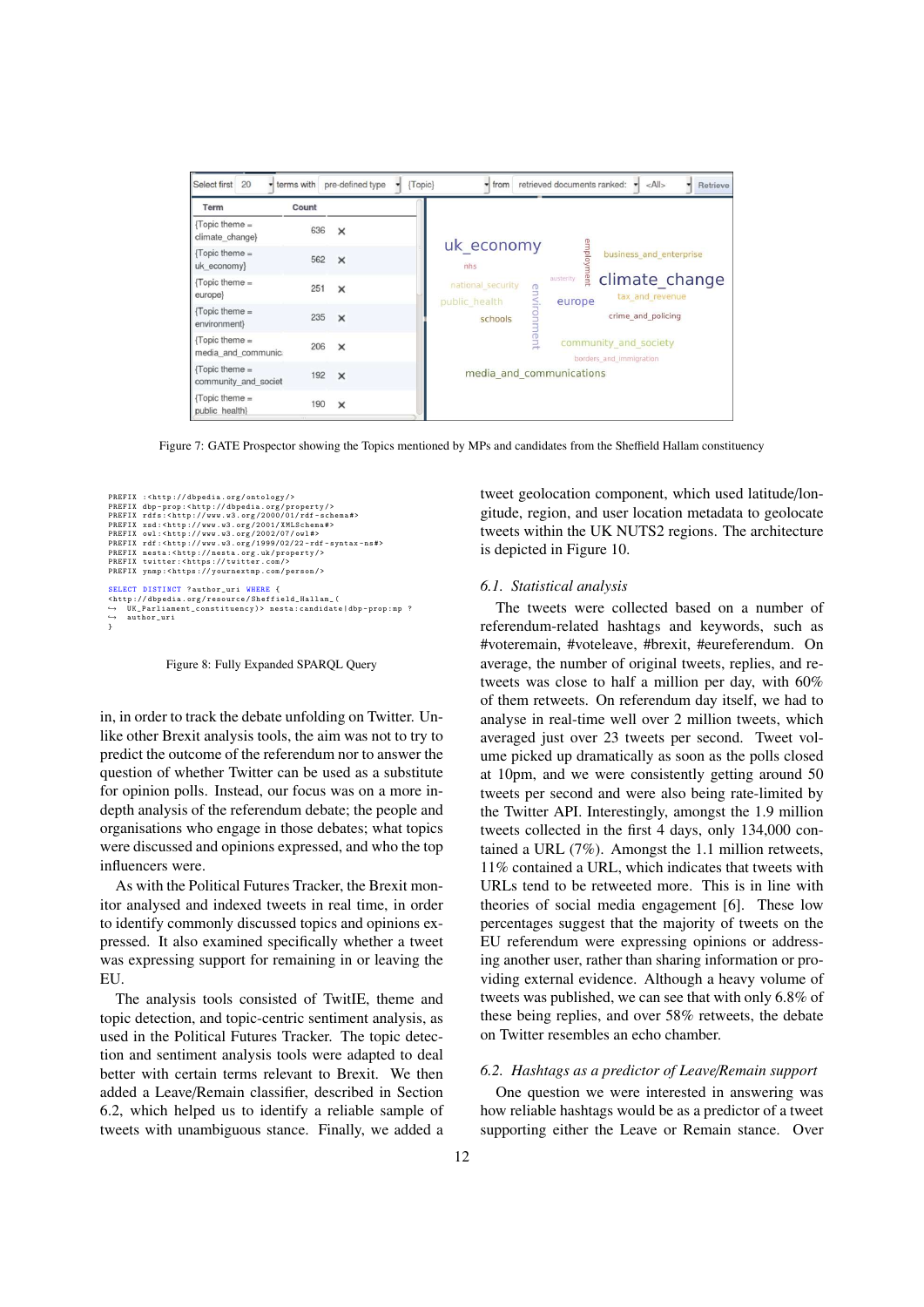

Figure 9: Percentage of opinion-bearing tweets per topic



Figure 10: Architecture of the Brexit monitor

56% of all tweets on the referendum contained at least one hashtag. Some of these were clearly indicative of support for the leave/remain campaigns, e.g. #votetoleave, #voteout, #saferin, #strongertogether. There were also hashtags which tried to address undecided voters, e.g. #InOrOut, #undecided.

A recent study by Ontotext<sup>[20](#page-12-3)</sup> classified EU referendum tweets as leave or remain using a set of 30 hashtags, based on whether each tweet contained predominantly leave or remain hashtags. Through manual examination of a random sample, however, we found that this strategy does not always deliver a reliable assessment, since in many cases leave hashtags are used as a reference to the leave campaign, while the tweet itself is supportive of remain or neutral (and similarly for remain hash-

<span id="page-13-0"></span> $^{20}\mathrm{http://ontotext.com/twitter-user-support-brexit/}$ 

<span id="page-13-2"></span>tags). A more reliable though slightly more restrictive approach is to consider the last hashtag in the tweet as the most indicative of its intended stance. This results in a higher precision sample of remain/leave tweets, which can then be analysed in more depth in terms of topics discussed and opinions expressed. We are currently crowdsourcing 5,000 human annotated tweets with final hashtags, so the accuracy of the different hashtag heuristics can be measured more reliably.

Using this approach, amongst the 1.9 million tweets between June 13th and 19th, 5.5% (106,000) were identified as supporting the Leave campaign, while 4% (80,000) as supporting the Remain campaign. Taken together, this constitutes just under a 10% sample, which we considered sufficient for the purposes of our analysis.

#### *6.3. Analysis of voting trends*

We performed a number of different analyses of the tweets, too numerous to describe here. One of the most interesting was the analysis of voting trends. Separating the tweets into original tweets, replies, and retweets, we applied our Leave/Remain classifier to all tweets posted on or after 1pm on June 22nd, but before voting closed at 10pm on June 23rd. On this set, we identified 39,000 advocating Remain and 61,000 for Leave. On June 23rd, as Twitter activity picked up significantly, we found 291,000 matching tweets. Unlike other studies, however, our voting intent heuristic identified 164,000 tweets advocating Leave and only 127,000 advocating Remain. While voting tweets from @Brndstr and tweet volume statistics from #EURef Data Hub both indicated that Remain was dominant, this trend was not supported in our voting intention sample.

#### 7. Evaluation

<span id="page-13-1"></span>While the analysis toolkit has many interesting features and can provide valuable insights into social media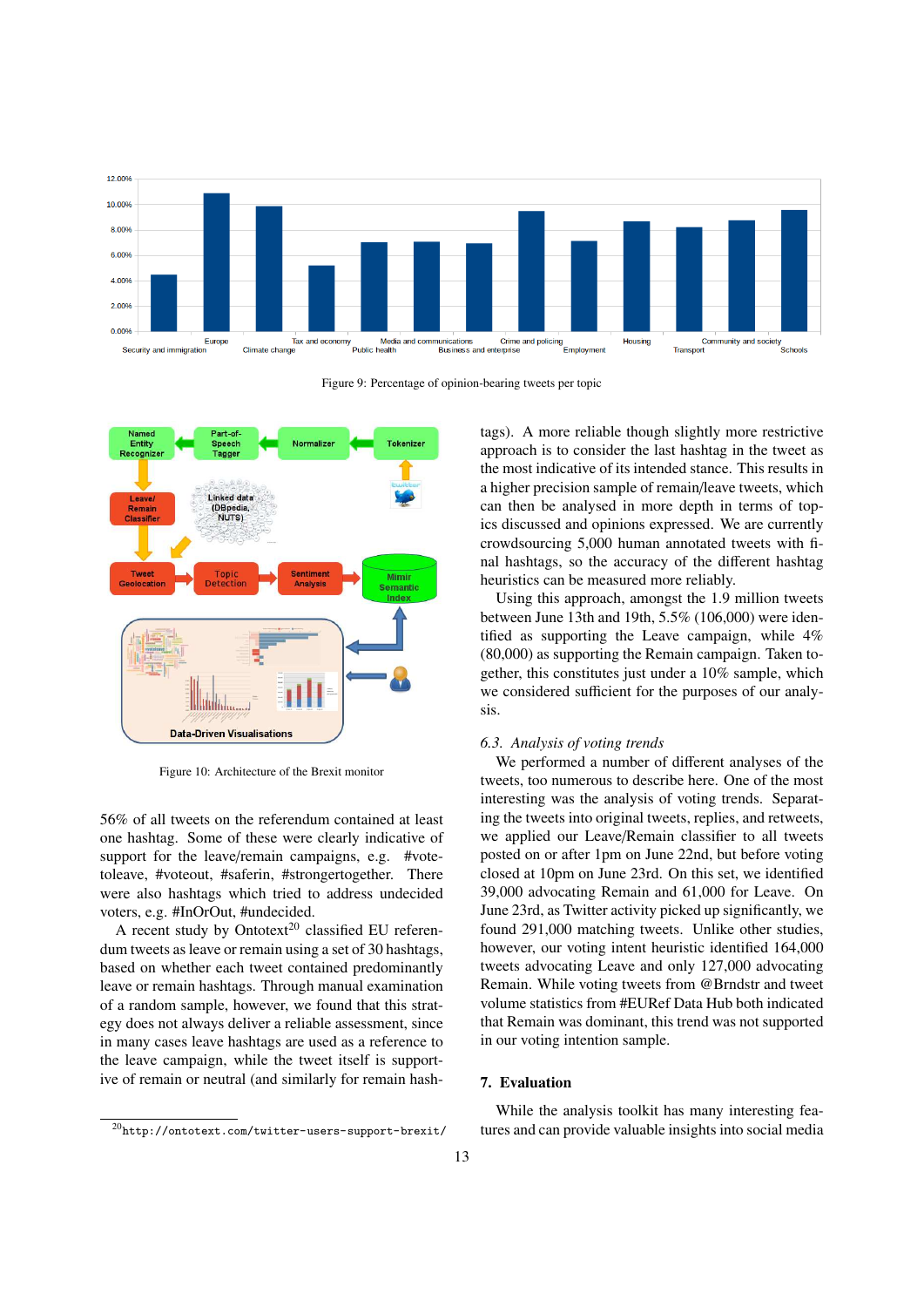(and other) data, the results are of course only meaningful if the analysis tools perform well. The NLP processing components are thus critical: if entities, topics and sentiments are not extracted correctly, the results are at best meaningless and at worst, could even be highly misleading. One must always bear in mind, however, that tools for automatic text analysis are never perfect, as language is highly ambiguous even in well-written texts such as news reports, let alone noisy text such as tweets [\[31,](#page-17-13) [32\]](#page-17-14). However, in large-scale analyses, a few individual errors are not generally problematic as long as the overall trend is correct – for example, if one is analysing changes in sentiment over time with respect to a particular topic or person, as long as the majority of tweets are correctly annotated then the trend will be the same.

The various linguistic analysis tools have been evaluated individually, at least for the core components if not specifically for the adapted versions. The Named Entity Recognition component TwitIE has been evaluated favourably in [\[16\]](#page-16-15), and performed better than two state-of-the-art Twitter-specific systems, Stanfordtwitter [\[33\]](#page-17-15) and a tool developed by Ritter [\[34\]](#page-17-16), achieving 80% F1-measure on a corpus of tweets. In a more recent comparison of 5 state-of-the-art NER tools for Twitter [\[35\]](#page-17-17), TwitIE outperformed the others in terms of Organisation recognition, although it did worse on Person and Location recognition (probably due to lack of relevant training data and smaller gazetteers, but possibly also due to different annotation guidelines for these types).

The Named Entity Linking and Disambiguation component YODIE was evaluated in [\[36\]](#page-17-18) against two state-of-the-art tools DBpedia Spotlight [\[9\]](#page-16-8) and Zemanta<sup>[21](#page-13-0)</sup>, achieving the highest Precision (67.59%) and F1 score (45.20%). While this is admittedly not that high, these figures are much improved when operating in a narrow domain such as our political tweets set, as ambiguity is considerably reduced, improving Precision, as are the kinds of entities we are interested in, which improves Recall.

We have recently compared an improved version of YODIE for tweets on an unseen test set of 191 tweets from the corpus described in [\[37\]](#page-17-19). This corpus comprises 794 tweets of which approximately half come from the field of finance and online news, and half from tweets about climate change. The training set from this corpus was used together with the AIDA training, TAC 2009, TAC 2011 and TAC2012 corpora for training the

| System       | Precision | Recall | F1.0 |
|--------------|-----------|--------|------|
| <b>YODIE</b> | 0.50      | 0.61   | 0.55 |
| Aida 2014    | 0.59      | 0.38   | 0.46 |
| Spotlight    | 0.09      | 0.51   | 0.15 |
| TagMe        | 0.10      | 0.67   | 0.17 |
| TextRazor    | 0.19      | 0.44   | 0.26 |
| Zemanta      | 0.48      | 0.56   | 0.52 |

Table 1: Evaluation of YODIE on tweets

candidate selection model. The test set contains 191 tweets with a total of 5100 tokens, of which 3333 are word tokens, and with 225 linkable (non-NIL) target annotations. YODIE was compared against 5 other stateof-the-art tools: AIDA 2014 [\[38\]](#page-17-20); DBpedia Spotlight; TagMe [\[39\]](#page-17-21); TextRazor<sup>[22](#page-13-1)</sup>; and Zemanta. The experimental setup is described in detail in [\[40\]](#page-17-22). Table [1](#page-13-2) shows the results; we can see that YODIE outperforms all the other tools in terms of F-measure, although Aida has a better Precision and TagMe has better recall. While the scores are all quite low, they clearly show improvement on the previous version, and obtain the best results when combining Precision and Recall. Work is still ongoing to improve performance further.

Note that we expect some further improvements in the performance of YODIE in the coming months. This is due to two reasons. First, we have detected some target annotations in the gold standard corpus which are not quite correct and need to be fixed. Second, the model is trained on the previous release of DBpedia, while the application itself uses the newer version, so the features are slightly different. We plan to retrain the model on the latest release of DBpedia. The addition of YODIE in the toolkit, even if not perfect, enables us to enrich the search. In the political use case, NUTS is used for location information (e.g. which area does a constituency belong to), but it is only linked to consituencies. If we want to query any of our datasets for things like all hospitals in a region, or all towns in Yorkshire, this would be impossible without the addition of YODIE, though as noted above, it can only be as good as its data sources.

An earlier version of the environmental term recognition component has been evaluated in [\[41\]](#page-17-23) and showed promising results. On a corpus of climate change tweets, it achieved Precision of 81.49%, Recall of 82.82% and F1 of 82.15%. We expect the results on the political dataset to be higher because since that evaluation we have improved the Recall considerably by

<sup>21</sup>Originally available at <http://www.zemanta.com>, but no longer exists.

<sup>22</sup><http://www.textrazor.com>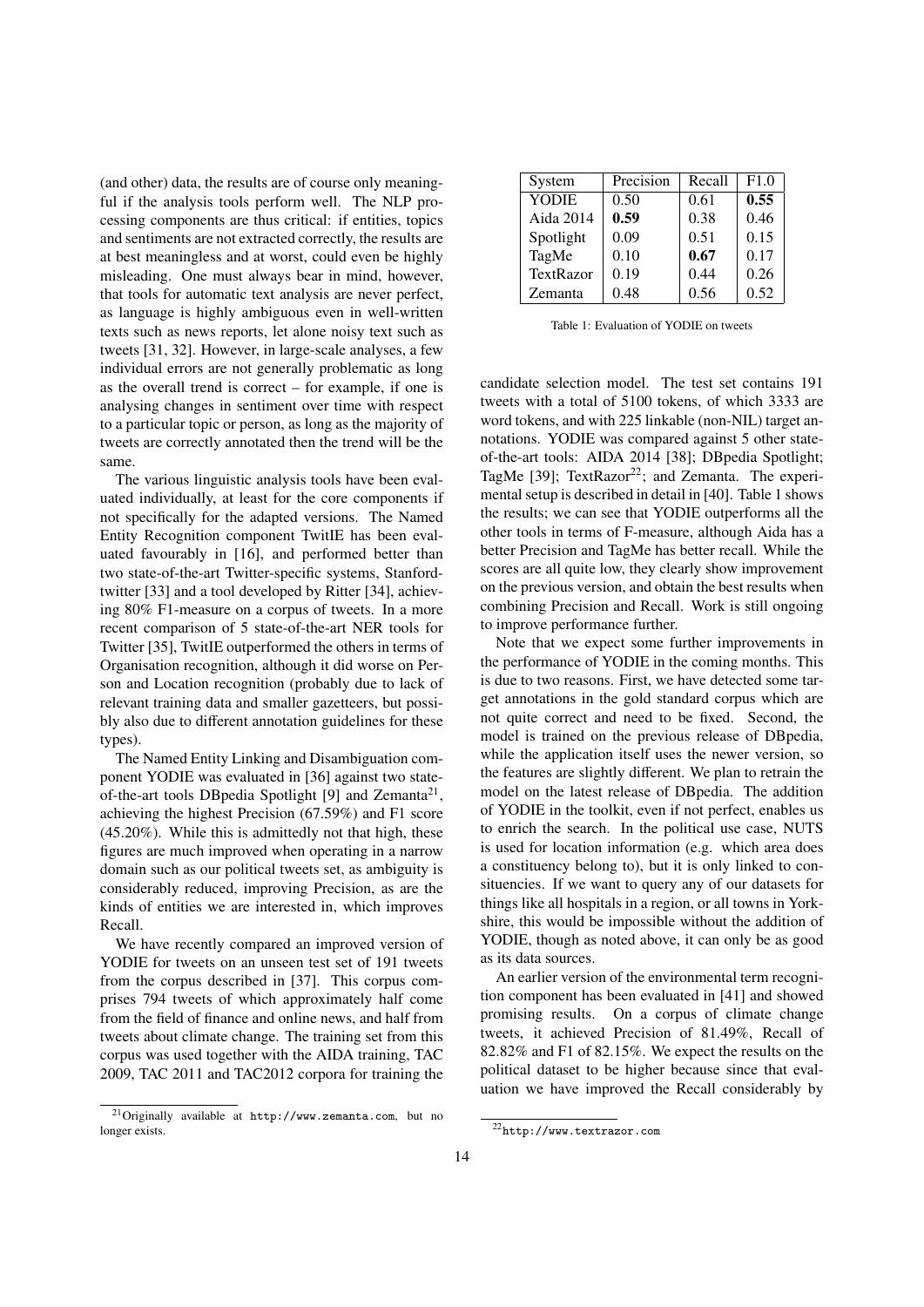adding the term expansion techniques. On that corpus, TwitIE scored a Precision of 85.87% for Named Entity Recognition, but again, we would expect the results to be much higher on our political dataset, for the reasons given above. Finally the sentiment analysis has been recently evaluated in [\[42\]](#page-17-24). On a corpus of environmental tweets, it achieved accuracy of 86.80%, beating three other state-of-the-art systems DIVINE [\[43\]](#page-17-25), AR-COMEM [\[31\]](#page-17-13) and SentiStrength [\[1\]](#page-16-0). We would expect performance on the political dataset to be similar; in particular, our sentiment analysis tool covers many issues that others do not, such as more fine-grained analysis, specifically dealing with problems such as sarcasm, and detection of opinion targets and holders. Furthermore, we have shown how it can be adapted to deal with slightly differing tasks, such as explicitly recognising only opinions about certain topics or by certain groups of people.

## 8. Related Work

The main purpose of our framework is to provide a methodology and practical toolkit for analysing highvolume social media content. There are two main elements to this: first, the tools for the data analysis; and second, the querying and visualisation aspect. Both of these are critical to the success of the system: without an in-depth data analysis, the insights one can draw will be limited; and without easy ways to query and visualise the data, the accessibility of this for non-expert users is limited. The main novelty of our work lies in the combination of all these elements (including also scalability, flexibility, adaptability and availability) in a single framework.

One of the major challenges in the analysis and visualisation of high-volume social media content is in providing suitably aggregated, high-level overviews. Timestamp-based list interfaces that show the entire, continuously updating stream (e.g. the Twitter timelinebased web interface) are often impractical, especially for analysing high-volume, bursty events. For instance, during the British royal wedding in 2011, tweets during the event exceeded 1 million. Similarly, monitoring long running events, such as presidential election campaigns, across different media and geographical locations is equally complex.

One of the simplest and most widely used visualisations involves word clouds. These generally use single word terms, which can be somewhat difficult to interpret without extra context. Word clouds have been used to assist users in browsing social media streams, including blog content [\[44\]](#page-17-26) and tweets [\[45,](#page-17-27) [46\]](#page-17-28). For instance, Phelan *et al* [\[47\]](#page-17-29) use word clouds to present the results of a Twitter based recommendation system. The Eddi system [\[48\]](#page-17-30) uses topic clouds, showing higher-level themes in the user's tweet stream. These are combined with topic lists, which show who tweeted on which topic, as well as a set of interesting tweets for the highest ranked topics. The Twitris system derives even more detailed, contextualised phrases, by using 3-grams, instead of uni-grams [\[46\]](#page-17-28). More recently, the concept has been extended towards image clouds [\[49\]](#page-17-31).

The main drawback of cloud-based visualisations is their static nature. Therefore, they are often combined with timelines showing keyword/topic frequencies over time [\[50,](#page-17-32) [48,](#page-17-30) [51,](#page-17-33) [52\]](#page-18-0), as well as methods for discovery of unusual popularity bursts [\[44\]](#page-17-26). [\[53\]](#page-18-1) use a timeline which is synchronised with a transcript of a political broadcast, allowing navigation to key points in a video of the event, and displaying tweets from that time period. Overall sentiment is shown on a timeline at each point in the video, using simple colour segments. Similarly, TwitInfo [\[54\]](#page-18-2) uses a timeline to display tweet activity during a real-world event (e.g. a football game), coupled with some example tweets, colour-coded for sentiment. Some of these visualisations are dynamic, i.e. update as new content comes in (e.g. topic streams [\[49\]](#page-17-31), falling keyword bars [\[51\]](#page-17-33) and dynamic information landscapes [\[51\]](#page-17-33)).

In addition, some systems try to capture the semantic relatedness between topics in the media streams. For instance, BlogScope [\[44\]](#page-17-26) calculates keyword correlations, by approximating mutual information for a pair of keywords using a random sample of documents. Another example is the information landscape visualisation, which conveys topic similarity through spatial proximity [\[51\]](#page-17-33). Topic-document relationships can be shown also through force-directed, graph-based visualisations [\[55\]](#page-18-3). Lastly, Archambault *et al* [\[56\]](#page-18-4) propose multi-level tag clouds, in order to capture hierarchical relations.

Opinions and sentiment also feature frequently in social media analytics. For instance, Media Watch [\[51\]](#page-17-33)) combines word clouds with aggregated sentiment polarity, where each word is coloured in a shade of red (predominantly negative sentiment), green (predominantly positive), or black (neutral/no sentiment). Search results snippets and faceted browsing terms are also sentiment coloured. Others have combined sentiment-based colour coding with event timelines [\[50\]](#page-17-32), lists of tweets [\[54\]](#page-18-2), and mood maps [\[50\]](#page-17-32). Aggregated sentiment is typically presented using pie charts [\[52\]](#page-18-0) and, in the case of TwitInfo, the overall statistics are normalised for recall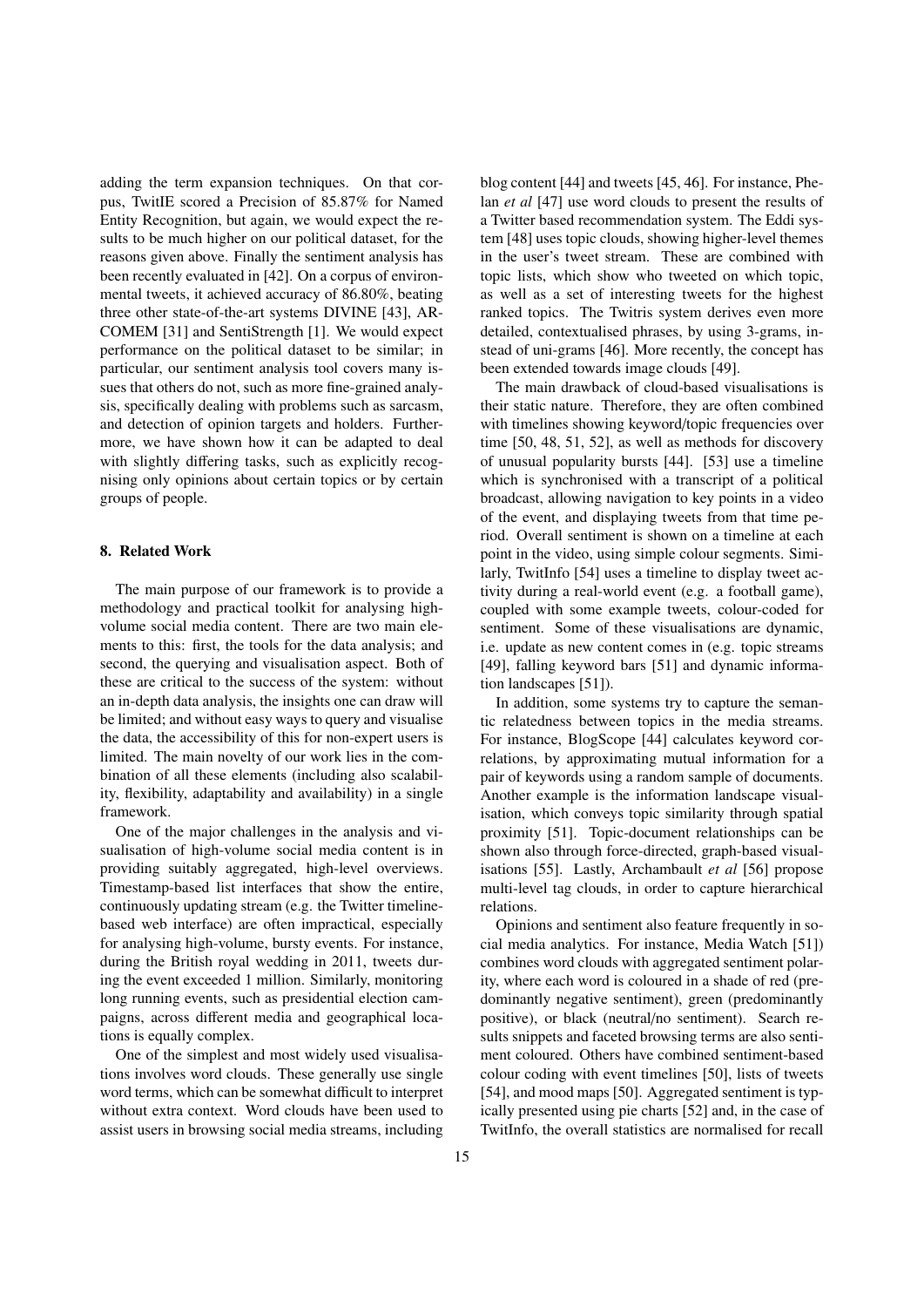[\[54\]](#page-18-2)).

Other tools which try to analyse and visually represent the information in document collections are not specifically aimed at social media and do not capture information such as sentiment. These are more aimed at general semantic annotation (mapping information in the text to relevant ontology classes, and finding relational information). Work by [\[57\]](#page-18-5) analysed documents about the Dutch elections, and also included semantic technologies, with a search and visualisation tool similar to Mímir, but this had much less functionality overall than our framework (for example, no ability to use SPARQL queries). The NeBro visualisation tool they used does not seem to exist any more.

A number of recent research initiatives have focused on the use of sentiment and social media analysis to understand citizens' opinions about governments and governmental agencies. [\[58\]](#page-18-6) used a topic modelling approach, via an enhanced form of tf.idf, to understand what topics were being discussed by the public on social media, and what were the root causes. They combine the topics with some pre-defined keywords for each topic and a basic sentiment lexicon. However, they do not use any semantic technologies and thus their analysis is limited, just showing some sentiment about various topics. Similarly, [\[59\]](#page-18-7) propose the use of semantic role labelling to detect the semantic arguments in tweets and understand the political sentiment of citizens, while [\[60\]](#page-18-8) use semantic role labelling to help resolve the data sparsity problem in tweets by clustering similar tweets based on their content. All these techniques help to enrich the tweets with further semantic information, but do not make use of external information or semantic web technologies such as Linked Open Data.

Most existing social media analysis tools tend to use shallow textual and frequency-based information. The contribution of our work lies in a deep analysis of the meaning of the text, taking into account the extra semantic knowledge about the entities, terms, and sentiment mentioned in the media streams, based on information from Linked Open Data resources such as DBpedia. This semantic knowledge underpins the data aggregation (e.g. location-based, party-based) and visualisation UIs. This means that one can query at a much more insightful level than traditional analysis tools, as evidenced in our use cases. In addition, our framework enables the exploration of media streams through topic, entity, and time-based visualisations, which make heavy use of the semantic knowledge. In this respect, our work is similar to the KIM semantic platform, which is, however, aimed at static document collections [\[61\]](#page-18-9).

<span id="page-16-0"></span>In summary, previous approaches to the social and

<span id="page-16-2"></span><span id="page-16-1"></span>semantic analysis of data such as political tweets typically do not combine all the different kinds of information both within and external to the tweets, nor do they provide such rich functionality for analysing the data (i.e. the combination of full-text, linguistic and semantic queries), in a manner which can also be easily adapted to new tasks and domains.

#### <span id="page-16-4"></span><span id="page-16-3"></span>9. Conclusions

<span id="page-16-7"></span><span id="page-16-6"></span><span id="page-16-5"></span>This paper has presented an overview of the GATEbased open source framework for (real-time) analytics of social media, including semantic annotation, search and visualisation components. The framework is independent of the particular application domain, although domain-specific customisations can easily be incorporated through additional content analytics components. Knowledge from Linked Open Data is used to power the semantic searches, as well as the basis for result aggregation and visualisation. For the latter, we employ both our own information discovery environment (Prospector), as well as web-based visualisations (e.g. choropleths, treemaps), which are generated using the D3 and Leaflet JavaScript libraries.

<span id="page-16-12"></span><span id="page-16-11"></span><span id="page-16-10"></span><span id="page-16-9"></span><span id="page-16-8"></span>In order to demonstrate the abilities of the framework, a real-life, political science application was discussed. We looked at both a general analysis of the political discourse in the run up to the 2015 UK general elections, and the specific question of understandng the role of climate change in today's political debates. While we were not seeking in this study to predict the outcome of the vote, it turns out in retrospect that the kinds of questions we were able to answer with our analysis did actually point to the correct winners, because we were able to use the tools to focus on things like values and topics that people cared about (both from the public and the politicians' point of view), and focus on regionspecific criteria (for example, which topics were most talked about / engaged with in which part of the country, rather than just overall sentiment about which party people felt positive or negative about. As part of the ForgetIT project, this example scenario was extended to cover the House of Commons debates, which included more information about the political roles MPs fulfil. The aim of this was to investigate the evolution of context in an organizational setting, looking at indicators such as changes to ontologies over time [\[62\]](#page-18-10).

<span id="page-16-16"></span><span id="page-16-15"></span><span id="page-16-14"></span><span id="page-16-13"></span>In our climate change study, the use of semantic annotation and Mímir allows us to search for environmental terms expressed in a multitude of different ways (thanks to the results from the linguistic analysis), including synonyms and hypernyms of the terms men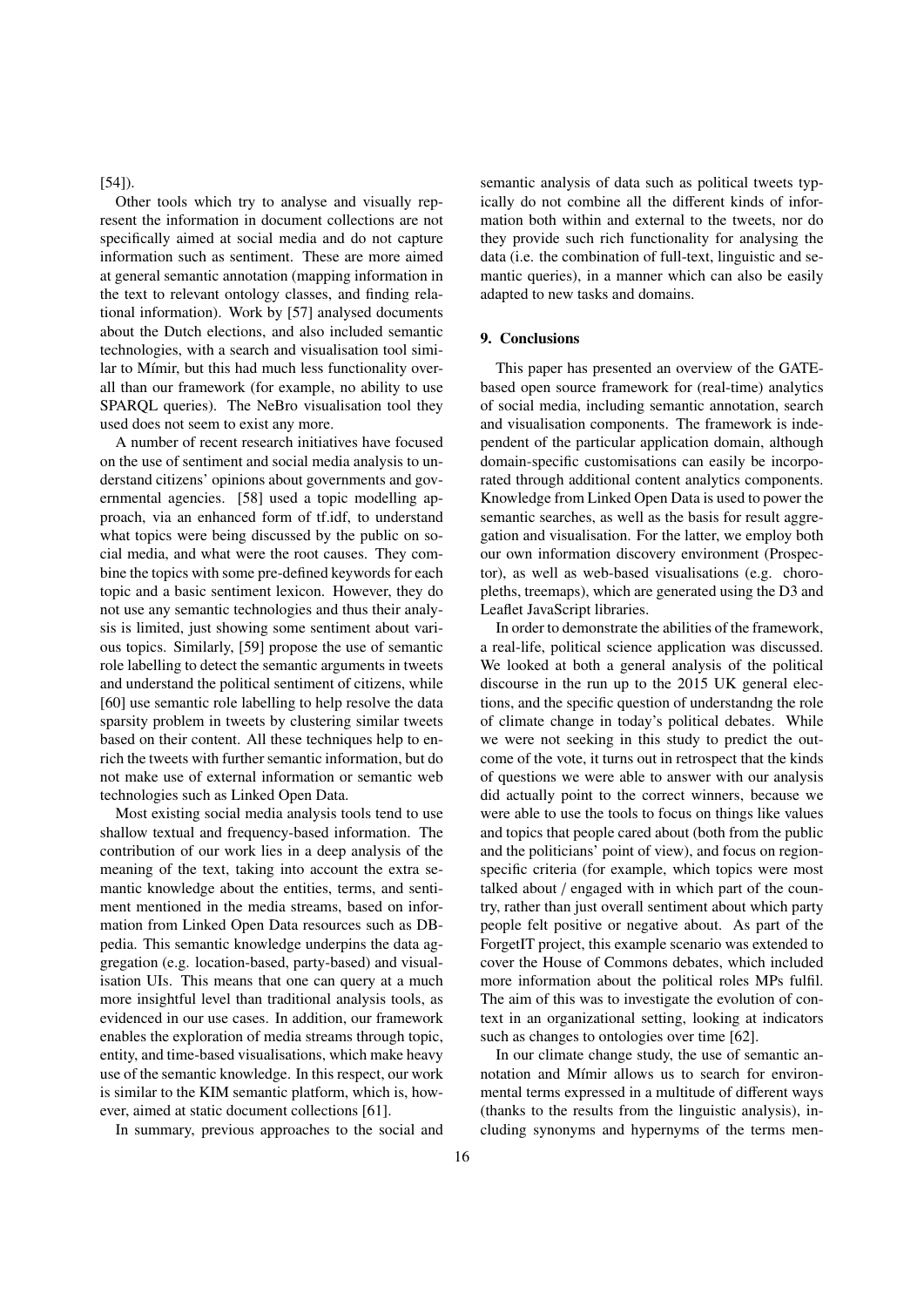<span id="page-17-1"></span><span id="page-17-0"></span>tioned. Even a non-exert user can easily search for not just a particular politician saying something about climate change, but any Labour MP, based on knowledge about UK MPs, which is encoded formally in DBpedia. Furthermore, the analysis is not limited to searching for relevant documents that match a query, but we can also find answers to questions like "Which political party talks the most about environmental topics?", "Which politician gets the most retweets when he/she talks about climate change?", or "In which area of the country are people most engaged in climate change topics on social media?". These kinds of questions can lead to many further interesting kinds of studies by social scientists, environmentalists and politicians, to name but a few. It is easy to see how such techniques can also be applied to other domains and datasets.

<span id="page-17-6"></span><span id="page-17-5"></span><span id="page-17-4"></span><span id="page-17-3"></span><span id="page-17-2"></span>Finally, the Brexit monitor demonstrates how the tools can easily be adapted to a new scenario. While still in the politics domain, the tasks here were a little bit different, such as extending the opinion mining tools to deal specifically with stance detection. Extensions were added to the original components, and new kinds of questions were investigated using the semantic search and visualisation tools. Our techniques for investigating stance detection also enabled us to get a fresh insight on the voice of the community, something which more simple analysis tools failed to pick up. Post-hoc analysis of this dataset is still ongoing.

<span id="page-17-11"></span><span id="page-17-10"></span><span id="page-17-9"></span><span id="page-17-8"></span><span id="page-17-7"></span>With respect to the framework itself, future work will focus on widening the kinds of semantic annotation services within, to include better coverage of languages other than English. In addition, data collection and processing of other kinds of social media content will be added, e.g. Reddit, Facebook, Instagram. We also plan on extending the GATE Cloud user interface with the ability to customise the semantic annotation components via web-based user interfaces. More corpus-level statistics will also be offered, as well as network-based visualisations of the social media analysis (e.g. @mention graphs).

#### <span id="page-17-13"></span><span id="page-17-12"></span>10. Acknowledgments

<span id="page-17-15"></span><span id="page-17-14"></span>This work was partially supported by the European Union under grant agreements No. 610829 DecarboNet and 654024 SoBigData, the UK Engineering and Physical Sciences Research Council (grant EP/I004327/1), and by the Nesta-funded Political Futures Tracker project (http://www.nesta.org.uk/news/political-futurestracker).

<span id="page-17-16"></span>[1] M. Thelwall, K. Buckley, G. Paltoglou, D. Cai, A. Kappas, Sentiment strength detection in short informal text, Journal of the American Society for Information Science and Technology 61 (12) (2010) 2544–2558.

- <span id="page-17-17"></span>[2] K. Bontcheva, D. Rout, Making sense of social media through semantics: A survey, Semantic Web - Interoperability, Usability, Applicability 5 (5) (2014) 373—403.
- <span id="page-17-18"></span>[3] S. Wibberley, J. Reffin, D. Weir, Method51 for mining insight from social media datasets, COLING 2014 (2014) 115.
- [4] K. Holmberg, I. Hellsten, Analyzing the climate change debate on twitter content and differences between genders, in: Proceedings of the ACM WebScience conference, Bloomington, IN, USA, 2014, pp. 287–288.
- <span id="page-17-19"></span>[5] R. Pfitzner, A. Garas, F. Schweitzer, Emotional divergence influences information spreading in twitter., ICWSM 12 (2012)  $2 - 5.$
- <span id="page-17-20"></span>[6] C. Meili, R. Hess, M. Fernandez, G. Burel, Earth hour report, Tech. Rep. D6.2.1, DecarboNet Project Deliverable (2014).
- <span id="page-17-21"></span>[7] M. Rowe, H. Alani, Mining and comparing engagement dynamics across multiple social media platforms, in: Proceedings of the 2014 ACM conference on Web science, ACM, 2014, pp. 229–238.
- [8] A. Esuli, F. Sebastiani, SentiWordNet: A publicly available lexical resource for opinion mining, in: Proceedings of LREC 2006, 2006.
- <span id="page-17-22"></span>[9] P. N. Mendes, M. Jakob, A. García-Silva, C. Bizer, DBpedia Spotlight: Shedding light on the web of documents, in: Proc. of I-SEMANTICS, 2011, pp. 1–8.
- <span id="page-17-23"></span>[10] H. Cunningham, D. Maynard, K. Bontcheva, V. Tablan, [GATE:](http://gate.ac.uk/sale/acl02/acl-main.pdf) [an Architecture for Development of Robust HLT Applications,](http://gate.ac.uk/sale/acl02/acl-main.pdf) in: Proceedings of the 40th Annual Meeting on Association for Computational Linguistics, 7–12 July 2002, ACL '02, Association for Computational Linguistics, Stroudsburg, PA, USA, 2002, pp. 168–175. [doi:10.3115/1073083.1073112](http://dx.doi.org/10.3115/1073083.1073112). URL <http://gate.ac.uk/sale/acl02/acl-main.pdf>
- <span id="page-17-25"></span><span id="page-17-24"></span>[11] C. D. Manning, M. Surdeanu, J. Bauer, J. Finkel, S. J. Bethard, D. McClosky, [The Stanford CoreNLP natural language pro](http://www.aclweb.org/anthology/P/P14/P14-5010)[cessing toolkit,](http://www.aclweb.org/anthology/P/P14/P14-5010) in: Proceedings of 52nd Annual Meeting of the Association for Computational Linguistics: System Demonstrations, 2014, pp. 55–60. URL [http://www.aclweb.org/anthology/P/P14/](http://www.aclweb.org/anthology/P/P14/P14-5010)
- <span id="page-17-27"></span><span id="page-17-26"></span>[P14-5010](http://www.aclweb.org/anthology/P/P14/P14-5010) [12] A. Kiryakov, B. Popov, D. Ognyanoff, D. Manov, A. Kirilov, M. Goranov, Semantic annotation, indexing and retrieval, Journal of Web Semantics 1 (2) (2004) 671–680.
- <span id="page-17-28"></span>[13] V. Tablan, K. Bontcheva, J. Roberts, H. Cunningham, Mímir: an [open-source semantic search framework for interactive informa](http://dx.doi.org/10.1016/j.websem.2014.10.002)[tion seeking and discovery,](http://dx.doi.org/10.1016/j.websem.2014.10.002) Journal of Web Semantics 30 (2015) 52–68. URL [http://dx.doi.org/10.1016/j.websem.2014.10.](http://dx.doi.org/10.1016/j.websem.2014.10.002)

[002](http://dx.doi.org/10.1016/j.websem.2014.10.002)

- <span id="page-17-30"></span><span id="page-17-29"></span>[14] H. Cunningham, V. Tablan, A. Roberts, K. Bontcheva, [Getting](http://dx.doi.org/10.1371/journal.pcbi.1002854) [more out of biomedical documents with GATE's full lifecycle](http://dx.doi.org/10.1371/journal.pcbi.1002854) [open source text analytics,](http://dx.doi.org/10.1371/journal.pcbi.1002854) PLoS Computational Biology 9 (2) (2013) e1002854. [doi:10.1371/journal.pcbi.1002854](http://dx.doi.org/10.1371/journal.pcbi.1002854). URL [http://dx.doi.org/10.1371/journal.pcbi.](http://dx.doi.org/10.1371/journal.pcbi.1002854) [1002854](http://dx.doi.org/10.1371/journal.pcbi.1002854)
- <span id="page-17-31"></span>[15] E. Demidova, D. Maynard, N. Tahmasebi, Y. Stavrakas, V. Plachouras, J. Hare, D. Dupplaw, A. Funk, Extraction and Enrichment, Deliverable D3.3, ARCOMEM (2013).
- <span id="page-17-32"></span>[16] K. Bontcheva, L. Derczynski, A. Funk, M. A. Greenwood, D. Maynard, N. Aswani, TwitIE: An Open-Source Information Extraction Pipeline for Microblog Text, in: Proceedings of the International Conference on Recent Advances in Natural Language Processing, Association for Computational Linguistics, 2013.
- <span id="page-17-33"></span>[17] D. Maynard, G. Gossen, M. Fisichella, A. Funk, Should I care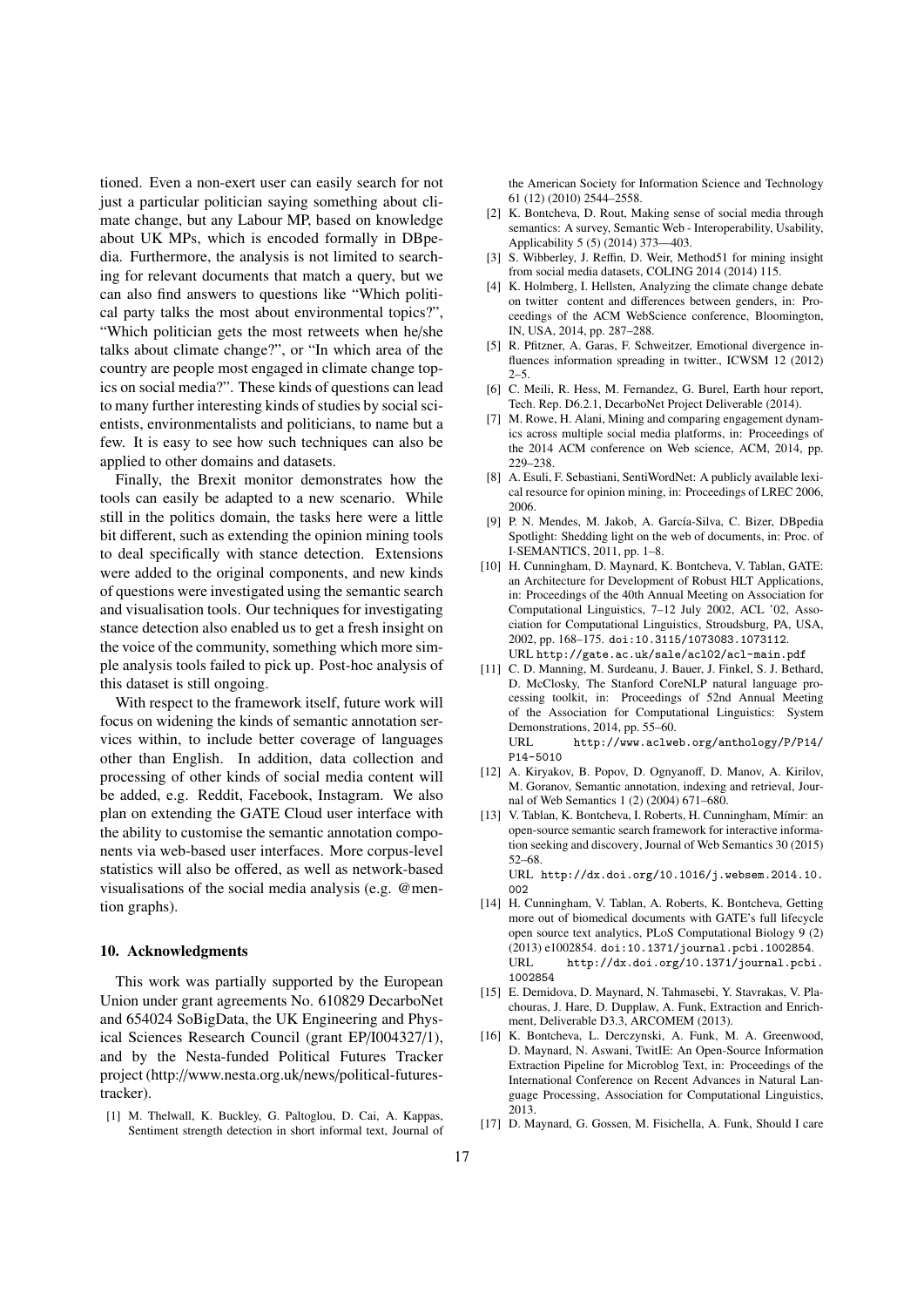about your opinion? Detection of opinion interestingness and dynamics in social media, Journal of Future Internet.

- <span id="page-18-0"></span>[18] D. Maynard, K. Bontcheva, D. Rout, Challenges in developing opinion mining tools for social media, in: Proceedings of @NLP can u tag #usergeneratedcontent?! Workshop at LREC 2012, Turkey, 2012.
- <span id="page-18-1"></span>[19] G. Gorrell, J. Petrak, K. Bontcheva, G. Emerson, T. Declerck, [Multilingual resources and evaluation of knowledge modelling](http://www.trendminer-project.eu/images/d2.3.2_final.pdf) [- v2,](http://www.trendminer-project.eu/images/d2.3.2_final.pdf) Tech. Rep. D2.3.2, Trendminer Project Deliverable (2014). URL [http://www.trendminer-project.eu/images/d2.](http://www.trendminer-project.eu/images/d2.3.2_final.pdf) [3.2\\_final.pdf](http://www.trendminer-project.eu/images/d2.3.2_final.pdf)
- <span id="page-18-2"></span>[20] C. Bizer, J. Lehmann, G. Kobilarov, S. Auer, C. Becker, R. Cyganiak, S. Hellmann, DBpedia – a crystallization point for the web of data, Journal of Web Semantics: Science, Services and Agents on the World Wide Web 7 (2009) 154–165.
- <span id="page-18-3"></span>[21] A. Kiryakov, [OWLIM: balancing between scalable repository](http://www.ontotext.com/sites/default/files/publications/Kiryakov_OWLIM_www2006.pdf) [and light-weight reasoner,](http://www.ontotext.com/sites/default/files/publications/Kiryakov_OWLIM_www2006.pdf) in: Proceedings of the 15th International World Wide Web Conference (WWW2006), 23–26 May 2010, Edinburgh, Scotland, 2006. URL [http://www.ontotext.com/sites/default/](http://www.ontotext.com/sites/default/files/publications/Kiryakov_OWLIM_www2006.pdf)

<span id="page-18-4"></span>[files/publications/Kiryakov\\_OWLIM\\_www2006.pdf](http://www.ontotext.com/sites/default/files/publications/Kiryakov_OWLIM_www2006.pdf) [22] K. Bontcheva, J. Kieniewicz, S. Andrews, M. Wallis, Semantic

- <span id="page-18-5"></span>Enrichment and Search: A Case Study on Environmental Science Literature, D-Lib Magazine 21 (1/2).
- <span id="page-18-6"></span>[23] D. Maynard, K. Bontcheva, I. Augenstein, Natural Language Processing for the Semantic Web, Morgan and Claypool, 2016.
- [24] A. Singhal, Introducing the knowledge graph: things, not strings, http://googleblog.blogspot.it/2012/05/introducingknowledge-graph-things-not.html (May 2012).
- <span id="page-18-7"></span>[25] L. Ratinov, D. Roth, Design challenges and misconceptions in named entity recognition, in: Proceedings of the Thirteenth Conference on Computational Natural Language Learning, Association for Computational Linguistics, 2009, pp. 147–155.
- <span id="page-18-8"></span>[26] K. Bontcheva, H. Cunningham, Semantic annotations and retrieval: Manual, semiautomatic, and automatic generation, in: J. Domingue, D. Fensel, J. Hendler (Eds.), Handbook of Semantic Web Technologies, Springer, 2011, pp. 77–116.
- <span id="page-18-9"></span>[27] B. Shneiderman, The eyes have it: a task by data type taxonomy for information visualizations, in: Proceedings of the IEEE Symposium on Visual Languages, 1996, pp. 336–343.
- <span id="page-18-10"></span>[28] D. Maynard, M. A. Greenwood, Who cares about sarcastic tweets? Investigating the impact of sarcasm on sentiment analysis., in: Proceedings of LREC 2014, Reykjavik, Iceland, 2014.
- [29] A. Dietzel, D. Maynard, Climate change: A chance for political re-engagement?, in: Proc. of the Political Studies Association 65th Annual International Conference, 2015.
- [30] D. Boyd, S. Golder, G. Lotan, Tweet, tweet, retweet: Conversational aspects of retweeting on twitter, in: System Sciences (HICSS), 2010 43rd Hawaii International Conference on System Sciences, IEEE, 2010, pp. 1–10.
- [31] D. Maynard, Challenges in Analysing Social Media., in: A. Dusa, D. Nelle, G. Stock, G. G. Wagner (Eds.), Facing the Future: European Research Infrastructures for the Humanities and Social Sciences, SCIVERO Verlag, Berlin, 2014.
- [32] L. Derczynski, D. Maynard, G. Rizzo, M. van Erp, G. Gorrell, R. Troncy, K. Bontcheva, Analysis of named entity recognition and linking for tweets, Information Processing and Management 51 (2015) 32–49. [doi:10.1016/j.ipm.2014.10.006](http://dx.doi.org/10.1016/j.ipm.2014.10.006).
- [33] J. Finkel, T. Grenager, C. Manning, Incorporating non-local information into information extraction systems by Gibbs sampling, in: Proceedings of the 43rd Annual Meeting of the Association for Computational Linguistics, Association for Computational Linguistics, 2005, pp. 363–370.
- [34] A. Ritter, S. Clark, Mausam, O. Etzioni, Named entity recognition in tweets: An experimental study, in: Proc. of Empiri-

cal Methods for Natural Language Processing (EMNLP), Edinburgh, UK, 2011.

- [35] K. Greenfield, R. Caceres, M. Coury, K. Geyer, Y. Gwon, J. Matterer, A. Mensch, C. Sahin, O. Simek, A reverse approach to named entity extraction and linking in microposts, in: 6th workshop on 'Making Sense of Microposts', 2016, pp. 67–69.
- [36] L. Derczynski, D. Maynard, N. Aswani, K. Bontcheva, Microblog-Genre Noise and Impact on Semantic Annotation Accuracy, in: Proceedings of the 24th ACM Conference on Hypertext and Social Media, ACM, 2013.
- [37] G. Gorrell, J. Petrak, K. Bontcheva, Using @Twitter conventions to improve #lod-based named entity disambiguation, in: The Semantic Web. Latest Advances and New Domains, Springer, 2015, pp. 171–186.
- [38] J. Hoffart, Y. Altun, G. Weikum, Discovering emerging entities with ambiguous names, in: Proceedings of the 23rd International Conference on World Wide Web, WWW '14, 2014, pp. 385–396.
- [39] P. Ferragina, U. Scaiella, [Tagme: On-the-fly annotation of short](http://doi.acm.org/10.1145/1871437.1871689) [text fragments \(by wikipedia entities\),](http://doi.acm.org/10.1145/1871437.1871689) in: Proceedings of the 19th ACM International Conference on Information and Knowledge Management, CIKM '10, ACM, New York, NY, USA, 2010, pp. 1625–1628. [doi:10.1145/1871437.1871689](http://dx.doi.org/10.1145/1871437.1871689). URL <http://doi.acm.org/10.1145/1871437.1871689>
- [40] D. Maynard, J. Petrak, A. Funk, L. Derczynski, Multilingual content processing methods, Tech. Rep. D3.1, COMRADES Project Deliverable (2016).
- [41] D. Maynard, A. Scharl, Text analytics tools for environmental information extraction v.2, Tech. Rep. D2.2.2, DecarboNet Project Deliverable (2016).
- [42] D. Maynard, K. Bontcheva, Challenges of Evaluating Sentiment Analysis Tools on Social Media, in: Proceedings of LREC 2016, Portoroz, Slovenia, 2016.
- [43] S. Gindl, A. Weichselbraun, A. Scharl, Cross-domain contextualisation of sentiment lexicons, in: Proceedings of 19th European Conference on Artificial Intelligence (ECAI-2010), 2010, pp. 771–776.
- [44] N. Bansal, N. Koudas, Blogscope: Spatio-temporal analysis of the blogosphere, in: Proceedings of the 16th International Conference on World Wide Web, WWW '07, 2007, pp. 1269–1270.
- [45] D. Shamma, L. Kennedy, E. Churchill, [Tweetgeist: Can the](http://research.yahoo.com/pub/3041) [Twitter timeline reveal the structure of broadcast events?,](http://research.yahoo.com/pub/3041) in: Proceedings of CSCW 2010, 2010.

URL <http://research.yahoo.com/pub/3041>

- [46] M. Nagarajan, K. Gomadam, A. Sheth, A. Ranabahu, R. Mutharaju, A. Jadhav, Spatio-temporal-thematic analysis of citizen sensor data: Challenges and experiences, in: Web Information Systems Engineering, 2009, pp. 539–553.
- [47] O. Phelan, K. McCarthy, B. Smyth, Using Twitter to recommend real-time topical news, in: Proceedings of the 2009 ACM Conference on Recommender Systems, 2009, pp. 385–388.
- [48] M. S. Bernstein, B. Suh, L. Hong, J. Chen, S. Kairam, E. H. Chi, EDDI: Interactive topic-based browsing of social status streams, in: Proceedings of the 23nd ACM Symposium on User Interface Software and Technology (UIST), 2010, pp. 303–312.
- [49] M. Dork, D. Gruen, C. Williamson, S. Carpendale, A visual backchannel for large-scale events, IEEE Transactions on Visualization and Computer Graphics 16 (6) (2010) 1129–1138.
- [50] B. Adams, D. Phung, S. Venkatesh, Eventscapes: Visualizing events over time with emotive facets, in: Proceedings of the 19th ACM International Conference on Multimedia, 2011, pp. 1477– 1480.
- [51] A. Hubmann-Haidvogel, A. M. P. Brasoveanu, A. Scharl, M. Sabou, S. Gindl, Visualizing contextual and dynamic features of micropost streams, in: Proceedings of the #MSM2012